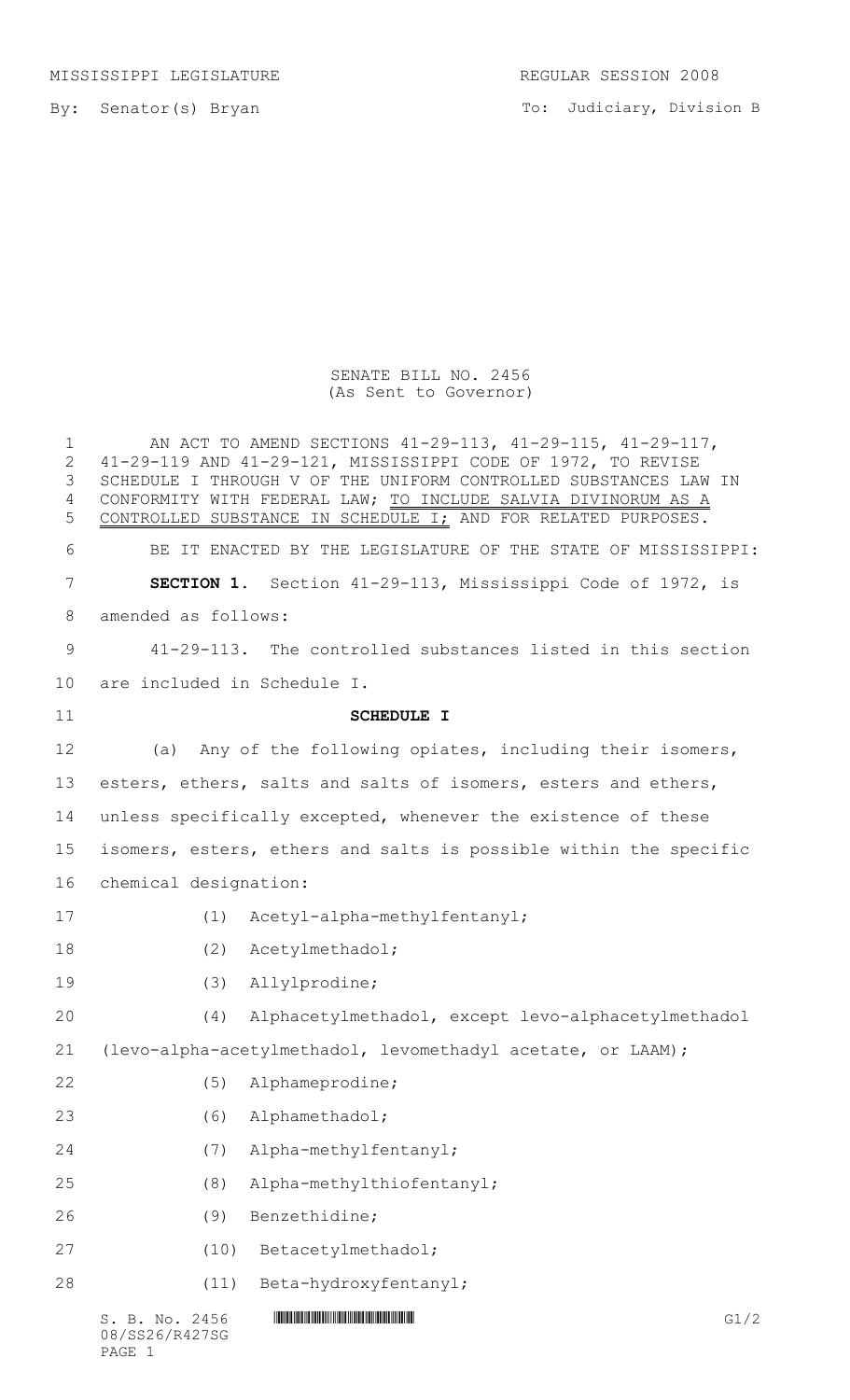| 55 | (38) | Noracymethadol;                                  |
|----|------|--------------------------------------------------|
|    |      |                                                  |
| 54 | (37) | MPPP (1-methyl-4-phenyl-4-propionoxypiperidine); |
| 53 | (36) | Morpheridine;                                    |
| 52 | (35) | 3-methylthiofentanyl;                            |
| 51 | (34) | 3-methylfentanyl;                                |
| 50 | (33) | Levophenacylmorphan;                             |
| 49 | (32) | Levomoramide;                                    |
| 48 | (31) | Ketobemidone;                                    |
| 47 | (30) | Hydroxypethidine;                                |
| 46 | (29) | Furethidine;                                     |
| 45 | (28) | Etoxeridine;                                     |
| 44 | (27) | Etonitazene;                                     |
| 43 | (26) | Ethylmethylthiambutene;                          |
| 42 | (25) | Dipipanone;                                      |
| 41 | (24) | Dioxaphetyl butyrate;                            |
| 40 | (23) | Dimethylthiambutene;                             |
| 39 | (22) | Dimepheptanol;                                   |
| 38 | (21) | Dimenoxadol;                                     |
| 37 | (20) | Difenoxin;                                       |
| 36 | (19) | Diethylthiambutene;                              |
| 35 | (18) | Diampromide;                                     |
| 34 | (17) | Dextromoramide;                                  |
| 33 | (16) | Clonitazene;                                     |
| 32 | (15) | Betaprodine;                                     |
| 31 | (14) | Betamethadol;                                    |
| 30 | (13) | Betameprodine;                                   |
| 29 | (12) | Beta-hydroxy-3-methylfentanyl;                   |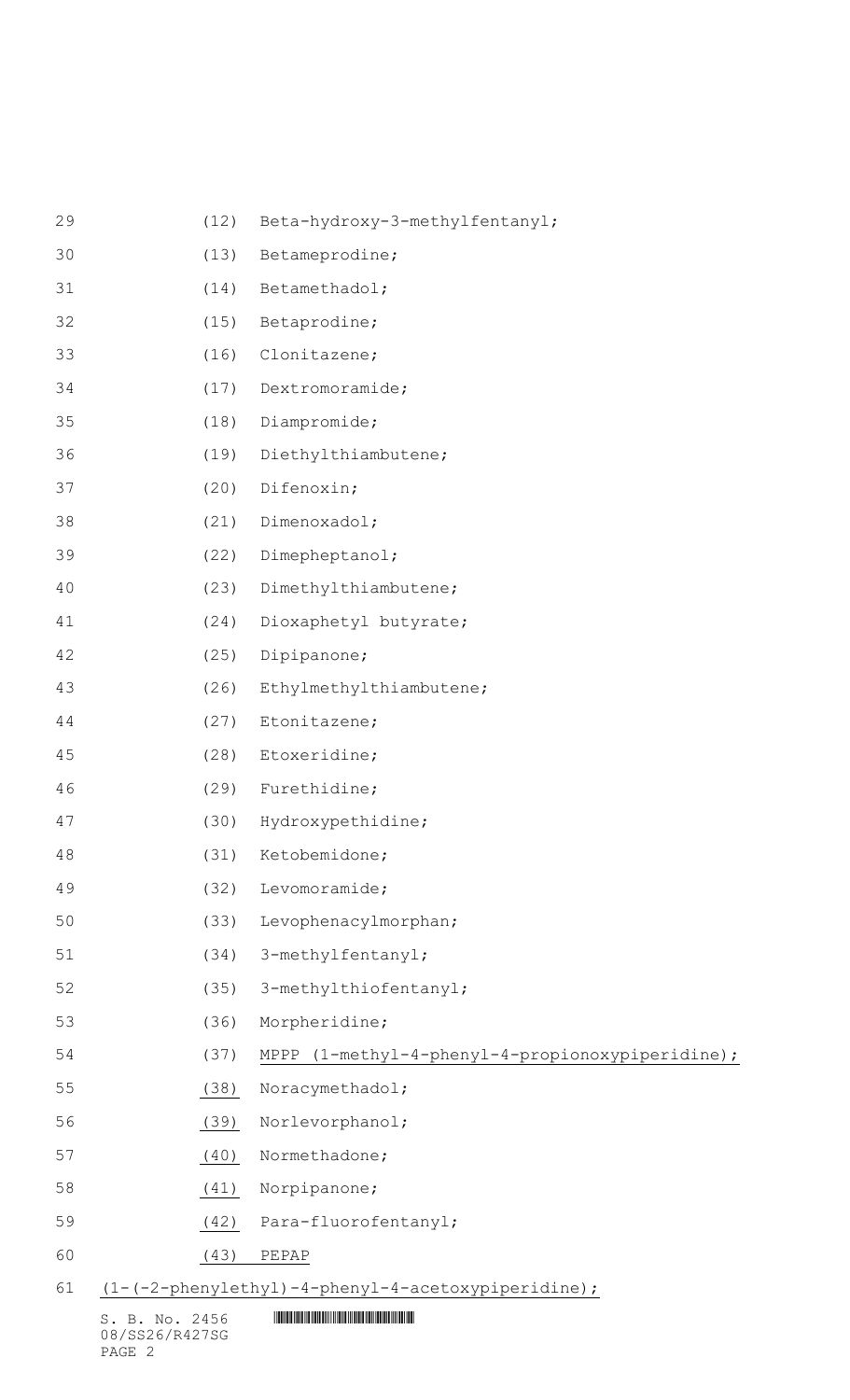| 62 |                                  | (44) | Phenadoxone;                                                  |
|----|----------------------------------|------|---------------------------------------------------------------|
| 63 |                                  | (45) | Phenampromide;                                                |
| 64 |                                  | (46) | Phenomorphan;                                                 |
| 65 |                                  | (47) | Phenoperidine;                                                |
| 66 |                                  | (48) | Piritramide;                                                  |
| 67 |                                  | (49) | Proheptazine;                                                 |
| 68 |                                  | (50) | Properidine;                                                  |
| 69 |                                  | (51) | Propiram;                                                     |
| 70 |                                  | (52) | Racemoramide;                                                 |
| 71 |                                  | (53) | Thiofentanyl;                                                 |
| 72 |                                  | (54) | Tilidine;                                                     |
| 73 |                                  | (55) | Trimeperidine.                                                |
| 74 |                                  |      |                                                               |
| 75 | (b)                              |      | Any of the following opium derivatives, their salts,          |
| 76 |                                  |      | isomers and salts of isomers, unless specifically excepted,   |
| 77 |                                  |      | whenever the existence of these salts, isomers and salts of   |
| 78 |                                  |      | isomers is possible within the specific chemical designation: |
| 79 |                                  | (1)  | Acetorphine;                                                  |
| 80 |                                  | (2)  | Acetyldihydrocodeine;                                         |
| 81 |                                  | (3)  | Benzylmorphine;                                               |
| 82 |                                  | (4)  | Codeine methylbromide;                                        |
| 83 |                                  | (5)  | Codeine-N-Oxide;                                              |
| 84 |                                  | (6)  | Cyprenorphine;                                                |
| 85 |                                  | (7)  | Desomorphine;                                                 |
| 86 |                                  | (8)  | Dihydromorphine;                                              |
| 87 |                                  | (9)  | Drotebanol;                                                   |
| 88 |                                  | (10) | Etorphine; (except hydrochloride salt);                       |
| 89 |                                  | (11) | Heroin;                                                       |
| 90 |                                  | (12) | Hydromorphinol;                                               |
| 91 |                                  | (13) | Methyldesorphine;                                             |
| 92 |                                  | (14) | Methyldihydromorphine;                                        |
| 93 |                                  | (15) | Monoacetylmorphine;                                           |
| 94 |                                  | (16) | Morphine methylbromide;                                       |
|    | S. B. No. 2456<br>08/SS26/R427SG |      |                                                               |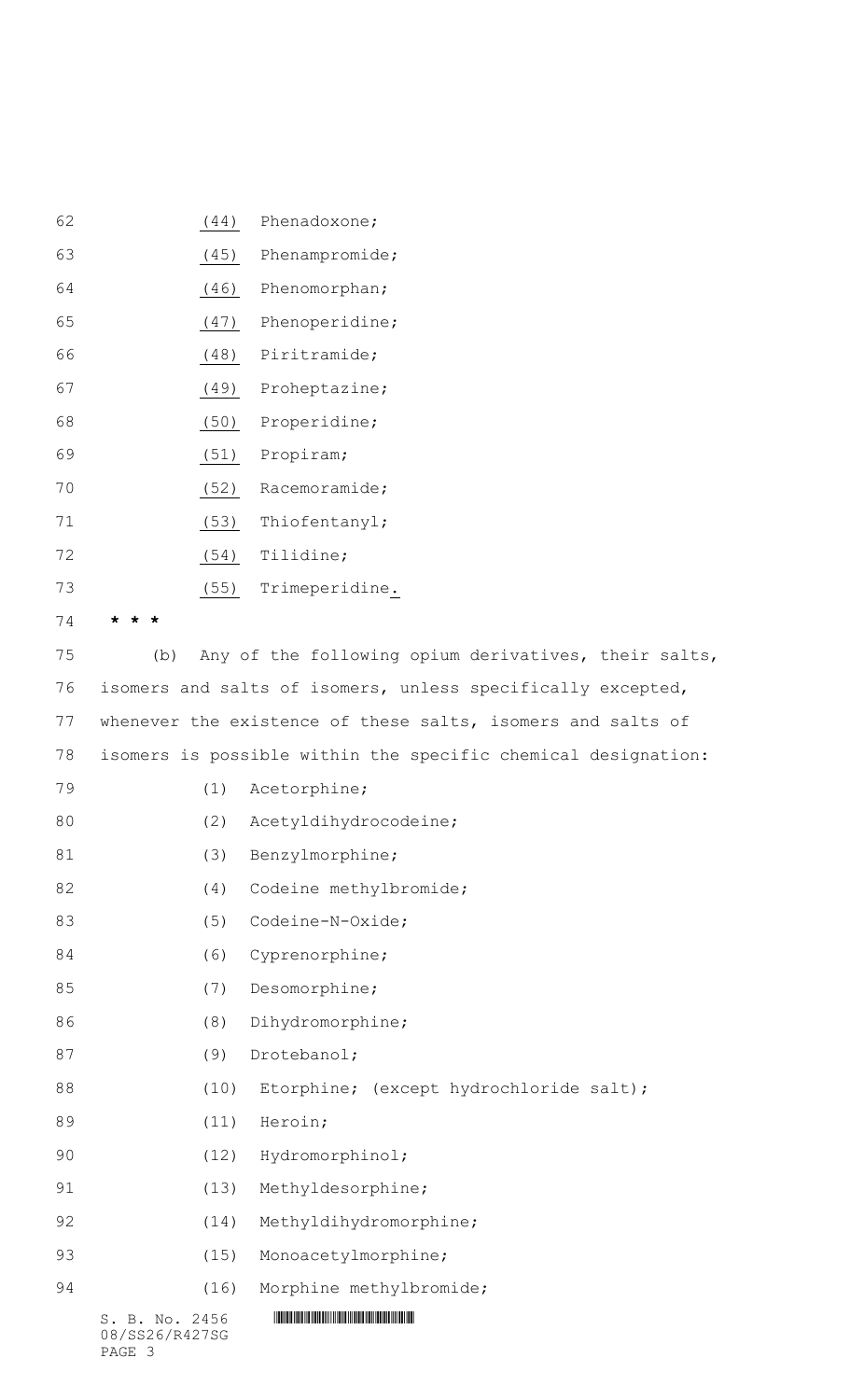| 95  |                                  | (17) | Morphine methylsulfonate;                                         |
|-----|----------------------------------|------|-------------------------------------------------------------------|
| 96  |                                  | (18) | Morphine-N-Oxide;                                                 |
| 97  |                                  | (19) | Myrophine;                                                        |
| 98  |                                  | (20) | Nicocodeine;                                                      |
| 99  |                                  | (21) | Nicomorphine;                                                     |
| 100 |                                  | (22) | Normorphine;                                                      |
| 101 |                                  | (23) | Pholcodine;                                                       |
| 102 |                                  | (24) | Thebacon.                                                         |
| 103 | (C)                              |      | Any material, compound, mixture or preparation which              |
| 104 |                                  |      | contains any quantity of the following hallucinogenic substances, |
| 105 |                                  |      | their salts, optical isomers and salts of isomers, unless         |
| 106 |                                  |      | specifically excepted, whenever the existence of these salts,     |
| 107 |                                  |      | optical isomers and salts of isomers is possible within the       |
| 108 |                                  |      | specific chemical designation:                                    |
| 109 |                                  | (1)  | 3, 4-methylenedioxy amphetamine;                                  |
| 110 |                                  | (2)  | 5-methoxy-3,4-methylenedioxy amphetamine;                         |
| 111 |                                  | (3)  | 2,5-dimethoxy-4-ethylamphetamine (DOET);                          |
| 112 |                                  | (4)  | 2,5-dimethoxy-4(n) propylthiophenethylamine                       |
| 113 | $(2C-T-7)$ ;                     |      |                                                                   |
| 114 |                                  | (5)  | 3,4-methylenedioxymethamphetamine (MDMA);                         |
| 115 |                                  | (6)  | 3, 4, 5-trimethoxy amphetamine;                                   |
| 116 |                                  | (7)  | Alpha-methyltryptamine (Also known as AMT);                       |
| 117 |                                  | (8)  | Bufotenine;                                                       |
| 118 |                                  | (9)  | Diethyltryptamine;                                                |
| 119 |                                  | (10) | Dimethyltryptamine;                                               |
| 120 |                                  | (11) | 5-methoxy-N, N-diisopropyltryptamine (5-MeO-DIPT);                |
| 121 |                                  | (12) | Alpha-ethyltryptamine;                                            |
| 122 |                                  | (13) | 4-methyl-2,5-dimethoxyamphetamine;                                |
| 123 |                                  | (14) | Hashish;                                                          |
| 124 |                                  | (15) | Ibogaine;                                                         |
| 125 |                                  | (16) | Lysergic acid diethylamide; (LSD)                                 |
| 126 |                                  | (17) | Marihuana;                                                        |
| 127 |                                  | (18) | Mescaline;                                                        |
|     | S. B. No. 2456<br>08/SS26/R427SG |      |                                                                   |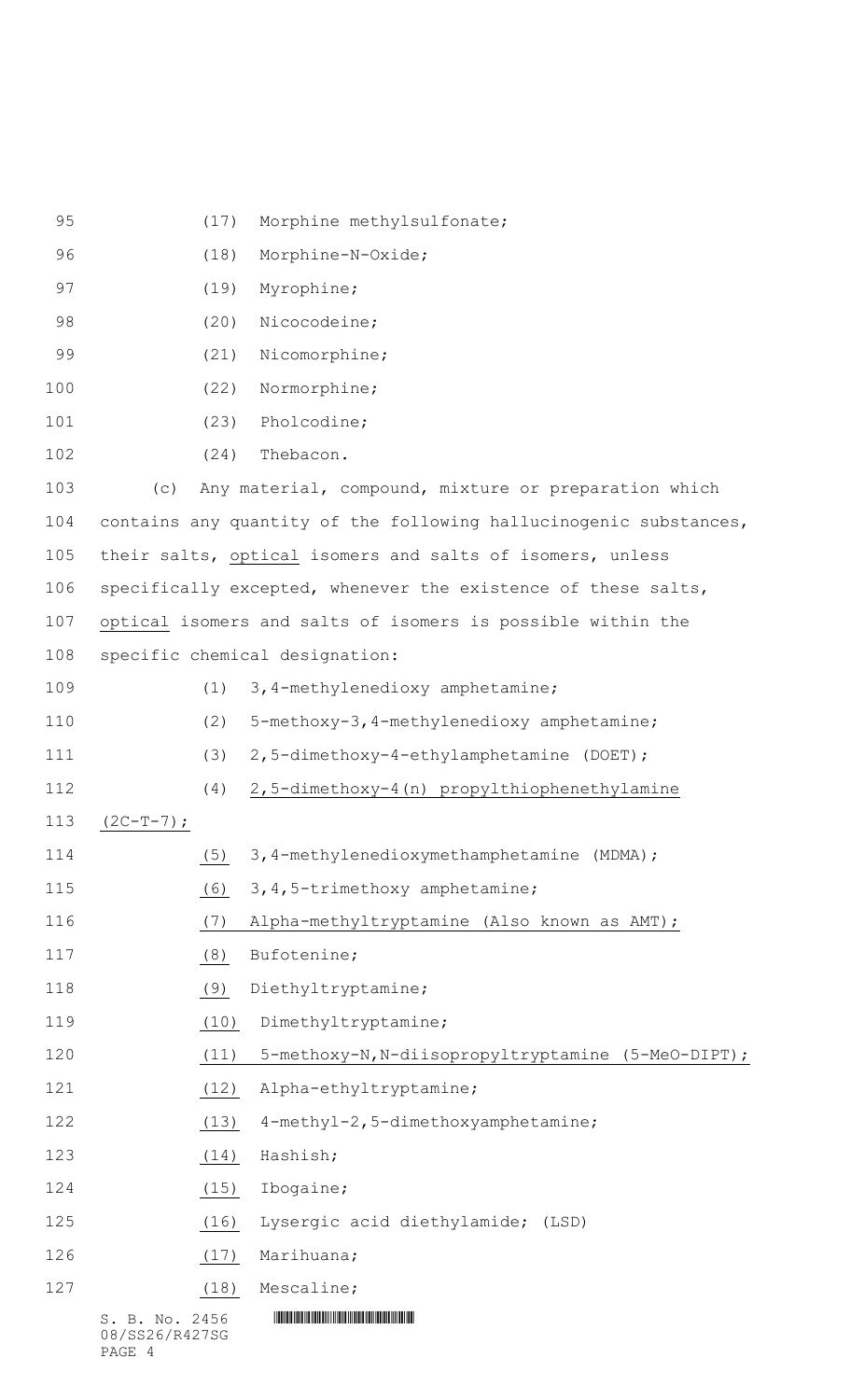| 128 | (19)<br>Peyote;                                                    |
|-----|--------------------------------------------------------------------|
| 129 | N-ethyl-3-piperidyl benzilate;<br>(20)                             |
| 130 | N-methyl-3-piperidyl benzilate;<br>(21)                            |
| 131 | (22)<br>Phencyclidine;                                             |
| 132 | Psilocybin;<br>(23)                                                |
| 133 | (24)<br>Psilocyn;                                                  |
| 134 | Tetrahydrocannabinols (meaning<br>(25)                             |
| 135 | tetrahydrocannabinols contained in a plant of the genus Cannabis   |
| 136 | (cannabis plant), as well as the synthetic equivalents of the      |
| 137 | substances contained in the cannabis plant, or in the resinous     |
| 138 | extractives of such plant, and/or synthetic substances,            |
| 139 | derivatives, and their isomers with similar chemical structure and |
| 140 | pharmacological activity to those substances contained in the      |
| 141 | plant such as the following: -1 cis or trans                       |
| 142 | tetrahydrocannabinol, and their optical isomers; -6 cis or trans   |
| 143 | tetrahydrocannabinol, and their optical isomers; -3,4 cis or trans |
| 144 | tetrahydrocannabinol, and their optical isomers.) (Since           |
| 145 | nomenclature of these substances is not internationally            |
| 146 | standardized, compounds of these structures, regardless of atomic  |
| 147 | positions are covered.) ("Tetrahydrocannabinols" excludes          |
| 148 | dronabinol and nabilone.) However, the following products are      |
| 149 | exempted from control: THC-containing industrial products (e.g.,   |
| 150 | (i) paper, rope and clothing made from cannabis stalks; (ii)       |
| 151 | processed cannabis plant materials used for industrial purposes,   |
| 152 | such as fiber retted from cannabis stalks for use in manufacturing |
| 153 | textiles or rope; (iii) animal feed mixtures that contain          |
| 154 | sterilized cannabis seeds and other ingredients (not derived from  |
| 155 | the cannabis plant) in a formula designed, marketed and            |
| 156 | distributed for nonhuman consumption; and (iv) personal care       |
| 157 | products that contain oil from sterilized cannabis seeds, such as  |
| 158 | shampoos, soaps, and body lotions (provided that such products do  |
| 159 | not cause THC to enter the human body.)                            |
| 160 | (26) 2,5-dimethoxyamphetamine;                                     |
|     | S. B. No. 2456                                                     |

08/SS26/R427SG PAGE 5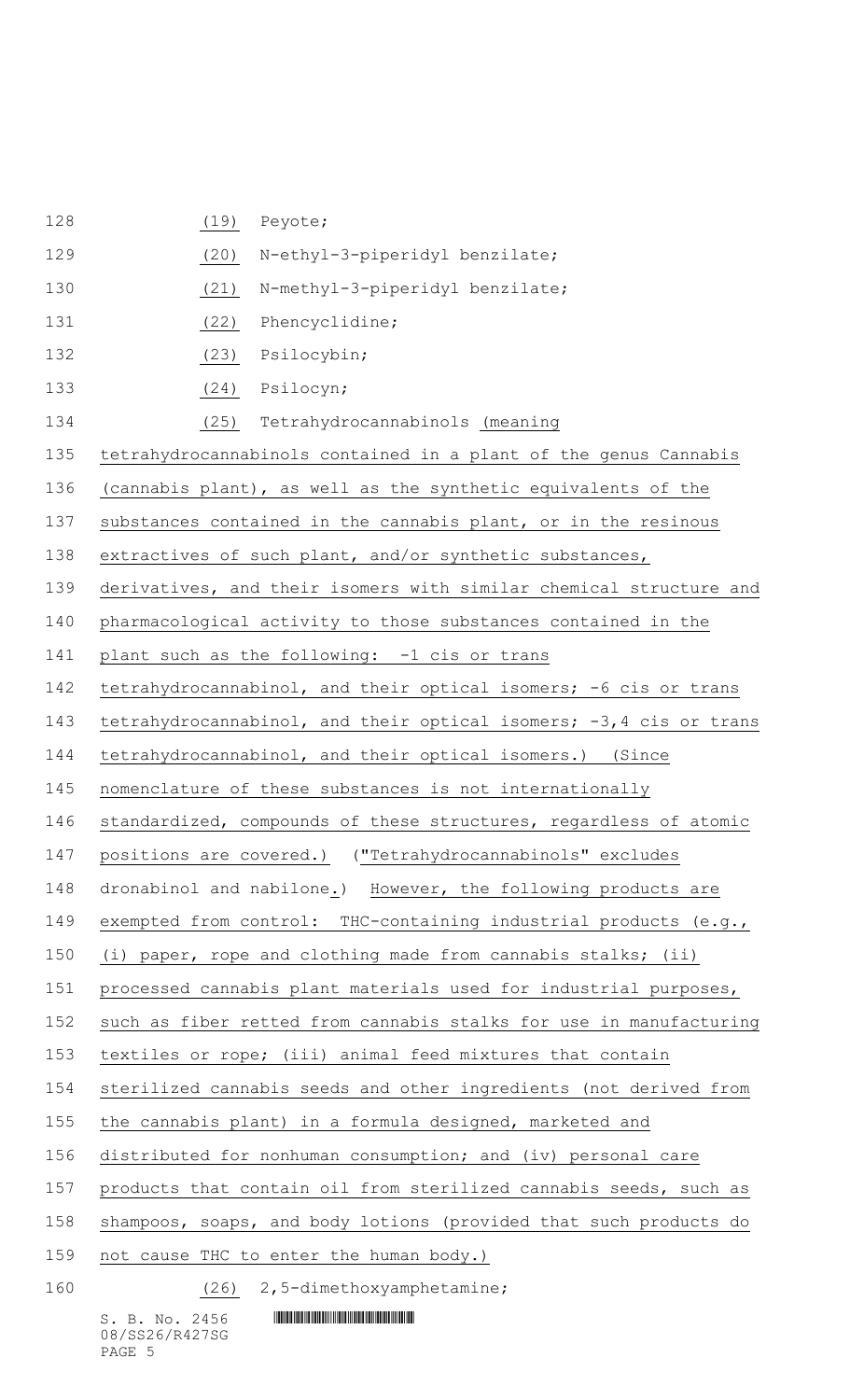(27) 4-bromo-2,5-dimethoxyamphetamine; (28) 4-bromo-2,5-dimethoxyphenylethylamine; (29) 4-methoxyamphetamine; (30) Ethylamine analog of phencyclidine (PCE); (31) Pyrrolidine analog of phencyclidine (PHP, PCPy); (32) Thiophene analog of phencyclidine; (33) Parahexyl; 168 (34) 1-[1-(2-thienyl)cyclohexyl] pyrrolidine (TCPy); (35) 3,4-methylenedioxy-N-ethylamphetamine (also known as N-ethyl-alpha-methyl-3,4(methylenedioxy)phenylethylamine, N-ethyl MDA, MDE, MDEA); (36) N-hydroxy-3,4-methylenedioxyamphetamine (also known as N-hydroxy MDA, N-OHMDA, and 174 N-hydroxy-alpha-methyl-3,4(methylenedioxy)phenylethylamine) : (37) Salvia divinorum. (d) Depressants. Unless specifically excepted or unless listed in another schedule, any material, compound, mixture, or preparation which contains any quantity of the following substances having a depressant effect on the central nervous system, including their salts, isomers, and salts of isomers, whenever the existence of such salts, isomers, and salts of isomers is possible within the specific chemical designation: (1) Gamma-hydroxybutyric acid (other names include: GHB, gamma-hydroxybutyrate; 4-hydroxybutyrate; 4-hydroxybutanoic acid; sodium oxybate; sodium oxybutyrate) **\* \* \***; 186 (2) Mecloqualone; 187 (3) Methaqualone. (e) Any material, compound, mixture or preparation which contains any quantity of the following central nervous system stimulants including optical salts, isomers and salts of isomers unless specifically excepted or unless listed in another schedule: 192 (1) Aminorex;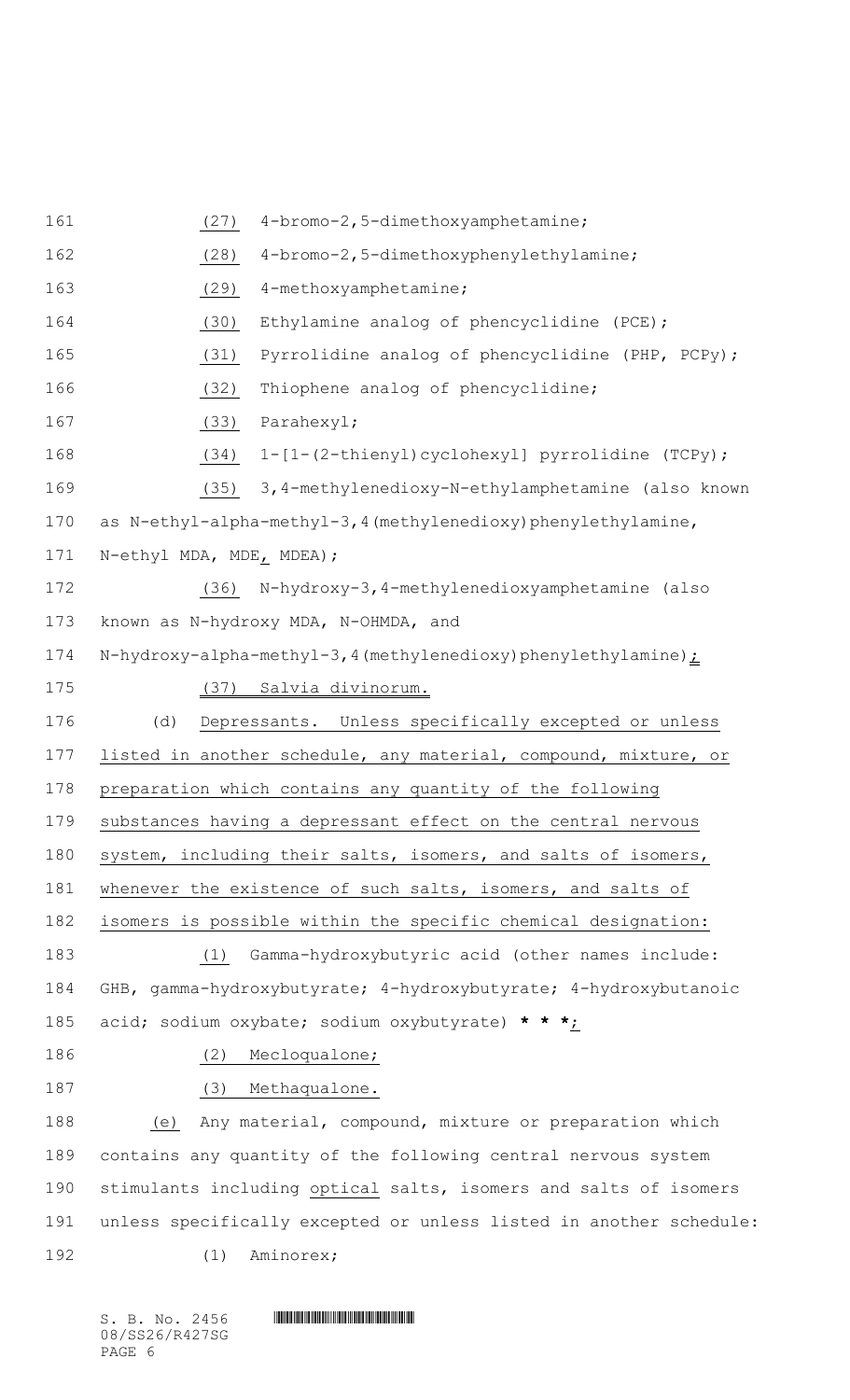$S. B. No. 2456$  .  $M$ 08/SS26/R427SG PAGE 7 (2) N-benzylpiperazine (also known as BZP; 1-benzylpiperazine); 195 (3) Cathinone; 196 (4) Fenethylline; 197 (5) N-ethyl-amphetamine; (6) 4-methylaminorex (also known as 2-amino-4-methyl-5-phenyl-2-oxazoline); (7) Methcathinone. **\* \* \*** (8) Any material, compound, mixture or preparation which contains any quantity of N,N-dimethylamphetamine **\* \* \***. (Other names include: N,N,-alpha-trimethyl-benzeneethanamine, and N,N-alphatrimethylphenethylamine). **SECTION 2.** Section 41-29-115, Mississippi Code of 1972, is amended as follows: 41-29-115. (A) The controlled substances listed in this section are included in Schedule II. **SCHEDULE II** (a) Any of the following substances, except those narcotic drugs listed in other schedules, whether produced directly or indirectly by extraction from substances of vegetable origin, or independently by means of chemical synthesis, or by combination of extraction and chemical synthesis: (1) Opium and opiate, and any salt, compound, derivative, or preparation of opium or opiate, excluding naloxone hydrochloride, apomorphine, thebaine-derived butorphanol, dextrorphan, nalbuphine, nalmefene and naltrexone, but including the following: (i) Raw opium; (ii) Opium extracts; (iii) Opium fluid extracts; (iv) Powdered opium; (v) Granulated opium;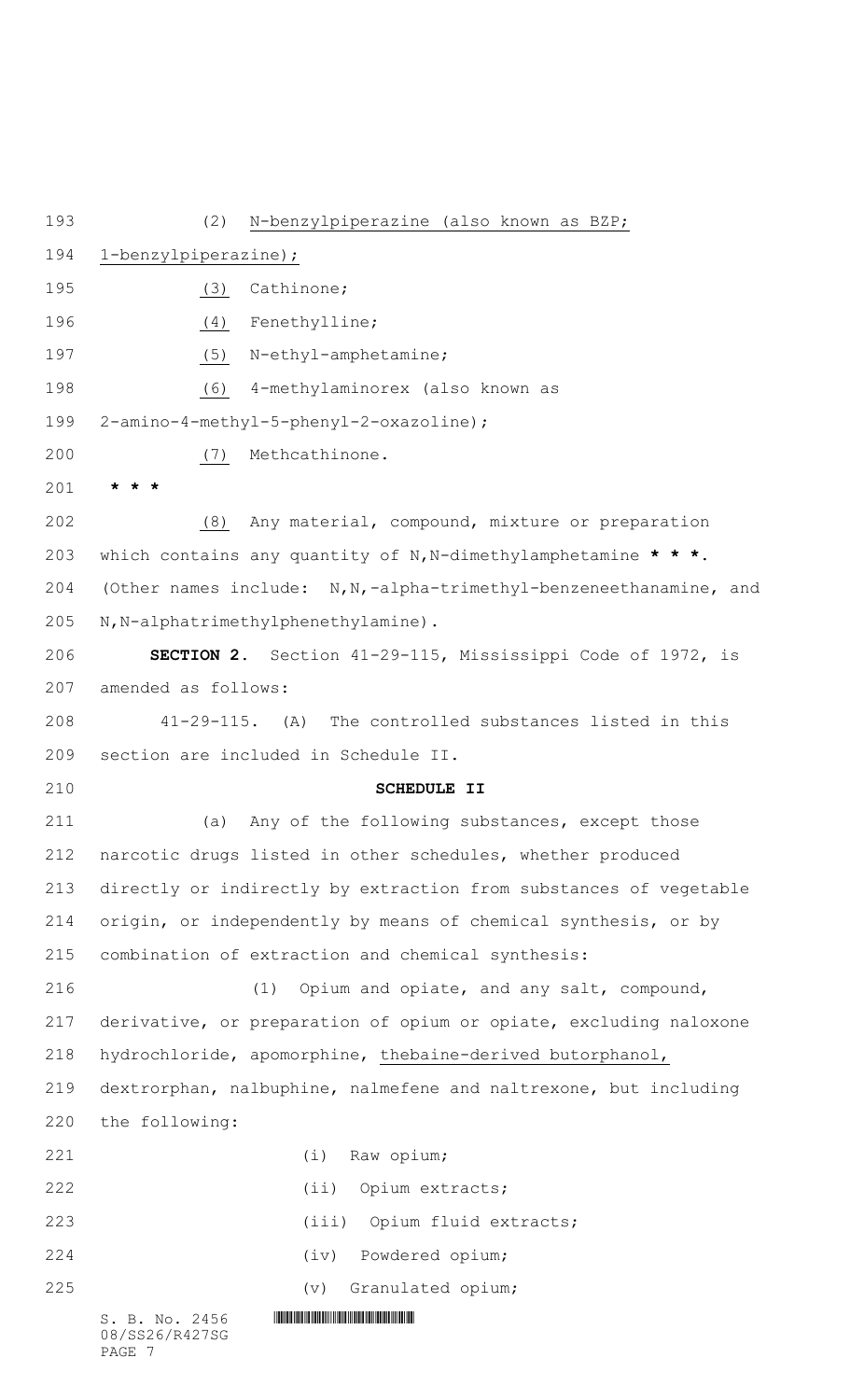$S. B. No. 2456$  .  $M$ 08/SS26/R427SG PAGE 8 (vi) Tincture of opium; 227 (vii) Codeine; (viii) Dihydroetorphine; (ix) Ethylmorphine; (x) Etorphine hydrochloride; (xi) Hydrocodone; (xii) Hydromorphone; (xiii) Metopon; (xiv) Morphine; 235 (xv) Oxycodone; (xvi) Oxymorphone; (xvii) Thebaine. (2) Any salt, compound, isomer, derivative, or preparation thereof which is chemically equivalent or identical with any of the substances referred to in paragraph (1), but not including the isoquinoline alkaloids of opium; (3) Opium poppy and poppy straw; (4) **\* \* \*** Coca leaves and any salt, compound, derivative, or preparation of cocaine or coca leaves, including 245 cocaine and ecgonine and any salt, compound, derivative, isomer, or preparation thereof which is chemically equivalent or identical with any of these substances, but not including decocainized coca leaves or extractions which do not contain cocaine or ecgonine; (5) Concentrate of poppy straw (the crude extract of poppy straw in either liquid, solid or powder form which contains the phenanthrene alkaloids of the opium poppy). (b) Any of the following opiates, including their isomers, esters, ethers, salts, and salts of isomers, whenever the existence of these isomers, esters, ethers and salts is possible within the specified chemical designation, dextrorphan and levopropoxyphene excepted: (1) Alfentanil; (2) Alphaprodine;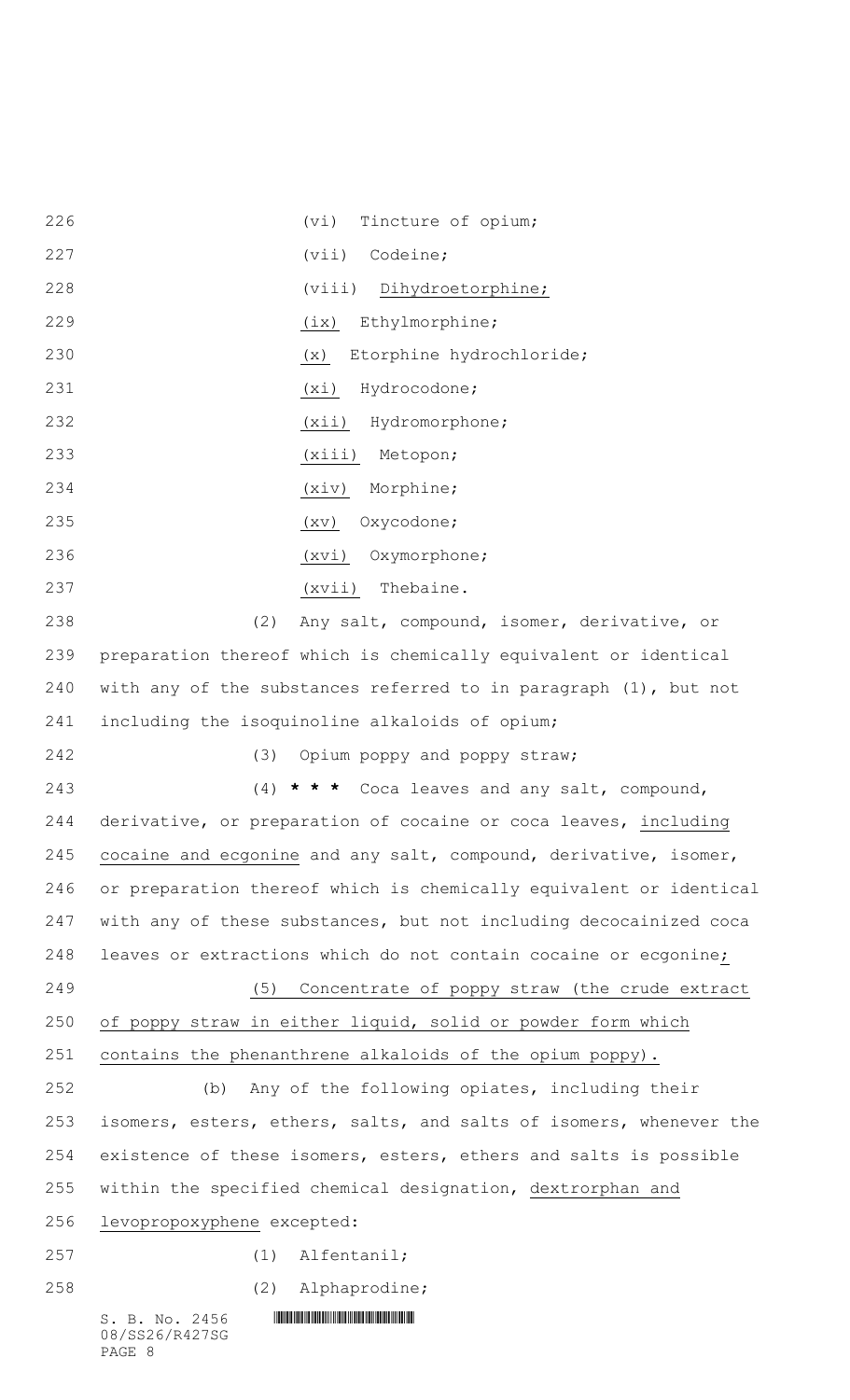| 259 | (3)                                                        | Anileridine;                                             |  |
|-----|------------------------------------------------------------|----------------------------------------------------------|--|
| 260 | (4)                                                        | Bezitramide;                                             |  |
| 261 | (5)                                                        | Bulk dextropropoxyphene (nondosage forms);               |  |
| 262 | (6)                                                        | Carfentanil;                                             |  |
| 263 | (7)                                                        | Dihydrocodeine;                                          |  |
| 264 | (8)                                                        | Diphenoxylate;                                           |  |
| 265 | (9)                                                        | Fentanyl;                                                |  |
| 266 | (10)                                                       | Isomethadone;                                            |  |
| 267 |                                                            | (11) Levo-alphacetylmethadol                             |  |
| 268 |                                                            | (levo-alpha-acetylmethadol, levomethadyl acetate, LAAM); |  |
| 269 | (12)                                                       | Levomethorphan;                                          |  |
| 270 | (13)                                                       | Levorphanol;                                             |  |
| 271 | (14)                                                       | Metazocine;                                              |  |
| 272 | (15)                                                       | Methadone;                                               |  |
| 273 | (16)                                                       | Methadone-intermediate,                                  |  |
| 274 | 4-cyano-2-dimethylamino-4, 4-diphenyl butane;              |                                                          |  |
| 275 | (17)                                                       | Moramide-intermediate,                                   |  |
| 276 | 2-methyl-3-morpholino-1,1-diphenylpropane-carboxylic acid; |                                                          |  |
| 277 | (18)                                                       | Pethidine (meperidine);                                  |  |
| 278 |                                                            | (19) Pethidine-Intermediate-A,                           |  |
| 279 | 4-cyano-1-methyl-4-phenylpiperidine;                       |                                                          |  |
| 280 | (20)                                                       | Pethidine-Intermediate-B,                                |  |
| 281 | ethyl-4-phenylpiperidine-4-carboxylate;                    |                                                          |  |
| 282 | (21)                                                       | Pethidine-Intermediate-C,                                |  |
| 283 | 1-methyl-4-phenylpiperidine-4-carboxylic acid;             |                                                          |  |
| 284 | (22)                                                       | Phenazocine;                                             |  |
| 285 | (23)                                                       | Piminodine;                                              |  |
| 286 | (24)                                                       | Racemethorphan;                                          |  |
| 287 | (25)                                                       | Racemorphan;                                             |  |
| 288 | (26)                                                       | Remifentanil;                                            |  |
| 289 | (27)                                                       | Sufentanil.                                              |  |
| 290 | (C)                                                        | Any material, compound, mixture, or preparation          |  |
| 291 |                                                            | which contains any quantity of the following substances: |  |
|     | S. B. No. 2456<br>08/SS26/R427SG                           |                                                          |  |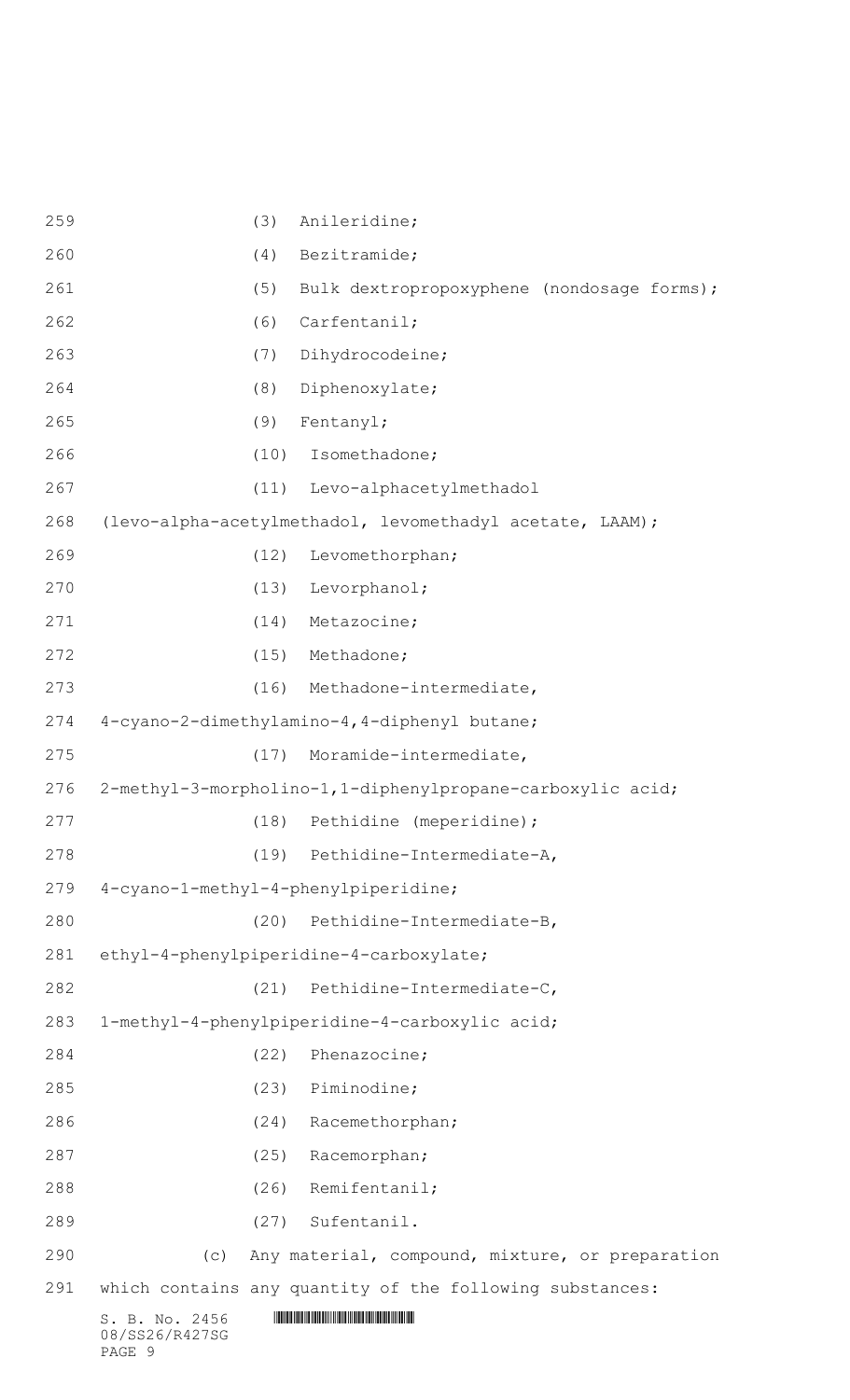$S. B. No. 2456$  .  $M$ 08/SS26/R427SG PAGE 10 (1) Amphetamine, its salts, optical isomers, and salts of its optical isomers; (2) Phenmetrazine and its salts; (3) Any substance which contains any quantity of methamphetamine, including its salts, isomers, and salts of isomers; (4) Methylphenidate and its salts; (5) Lisdexamfetamine, its salts, isomers and salts of isomers. (d) Unless listed in another schedule, any material, compound, mixture, or preparation which contains any quantity of the following substances: (1) Amobarbital; (2) Secobarbital; (3) Pentobarbital; (4) Amphetamine and methamphetamine immediate precursor: Phenylacetone (phenyl-2-propanone; P2P; benzyl methyl ketone; and methyl benzyl ketone); (5) Phencyclidine immediate precursors: (i) 1-phenylcyclohexylamine; (ii) 1-piperidinocyclohexanecarbonitrile (PCC). (6) Pentazocine and its salts in injectable dosage form; (7) Nabilone, other names include: (+/-)-trans-3-(1,1-dimethylheptyl)-6,6a,7,8,10,10a- hexahydro-1-hydroxy-6,6-dimethyl-9H-dibenzo(b,d)pyran-9-one; (8) Glutethimide. (B) Any material, compound, mixture or preparation which contains any quantity of a Schedule II controlled substance and is listed as an exempt substance in 21 CFR, Section 1308.24 or 1308.32, shall be exempted from the provisions of the Uniform Controlled Substances Law.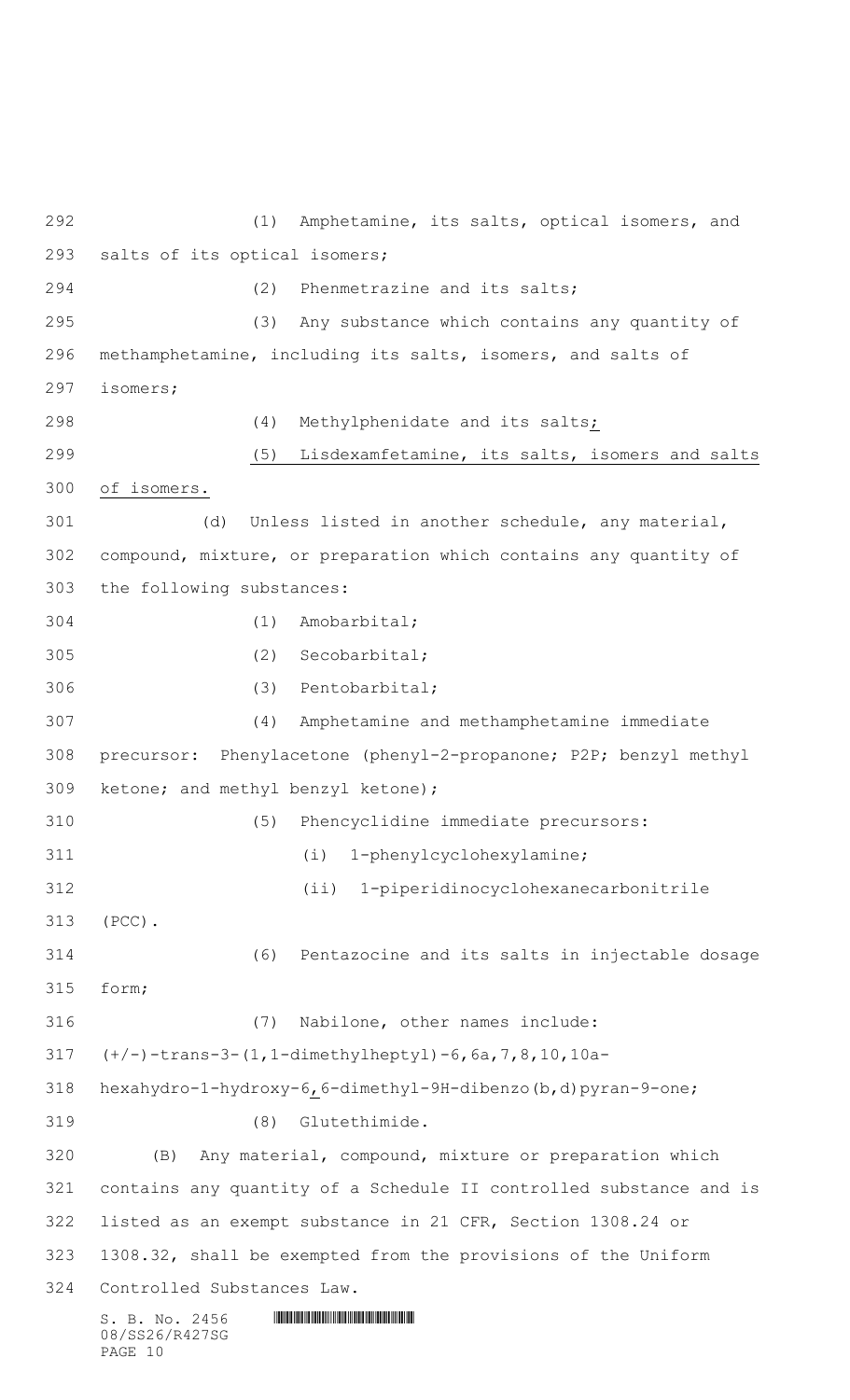$S. B. No. 2456$  .  $M$  . The set of  $S. B. N$ 08/SS26/R427SG **SECTION 3.** Section 41-29-117, Mississippi Code of 1972, is amended as follows: 41-29-117. (A) The controlled substances listed in this section are included in Schedule III. **SCHEDULE III** (a) Any material, compound, mixture, or preparation which contains any quantity of the following substances or their salts, isomers, or salts of isomers, of the following substances: (1) Benzphetamine; (2) Chlorphentermine; (3) Clortermine; (4) Phendimetrazine. (b) Unless listed in another schedule, any material, compound, mixture, or preparation which contains any quantity of the following substances: (1) Any substance which contains any quantity of a derivative of barbituric acid, or any salt of a derivative of barbituric acid, except those substances which are specifically listed in other schedules. (2) Unless specifically excepted or unless listed in another schedule, any compound, mixture or preparation containing any of the following substances or any salt of the substances specifically included in this subsection (2) and one or more other active medicinal ingredients which are not listed in any other schedule: (i) Amobarbital; (ii) Secobarbital; (iii) Pentobarbital. (3) Any suppository dosage form containing any of the following substances or any salt of any of the substances specifically included in this subsection (3) approved by the Food and Drug Administration for marketing only as a suppository: (i) Amobarbital;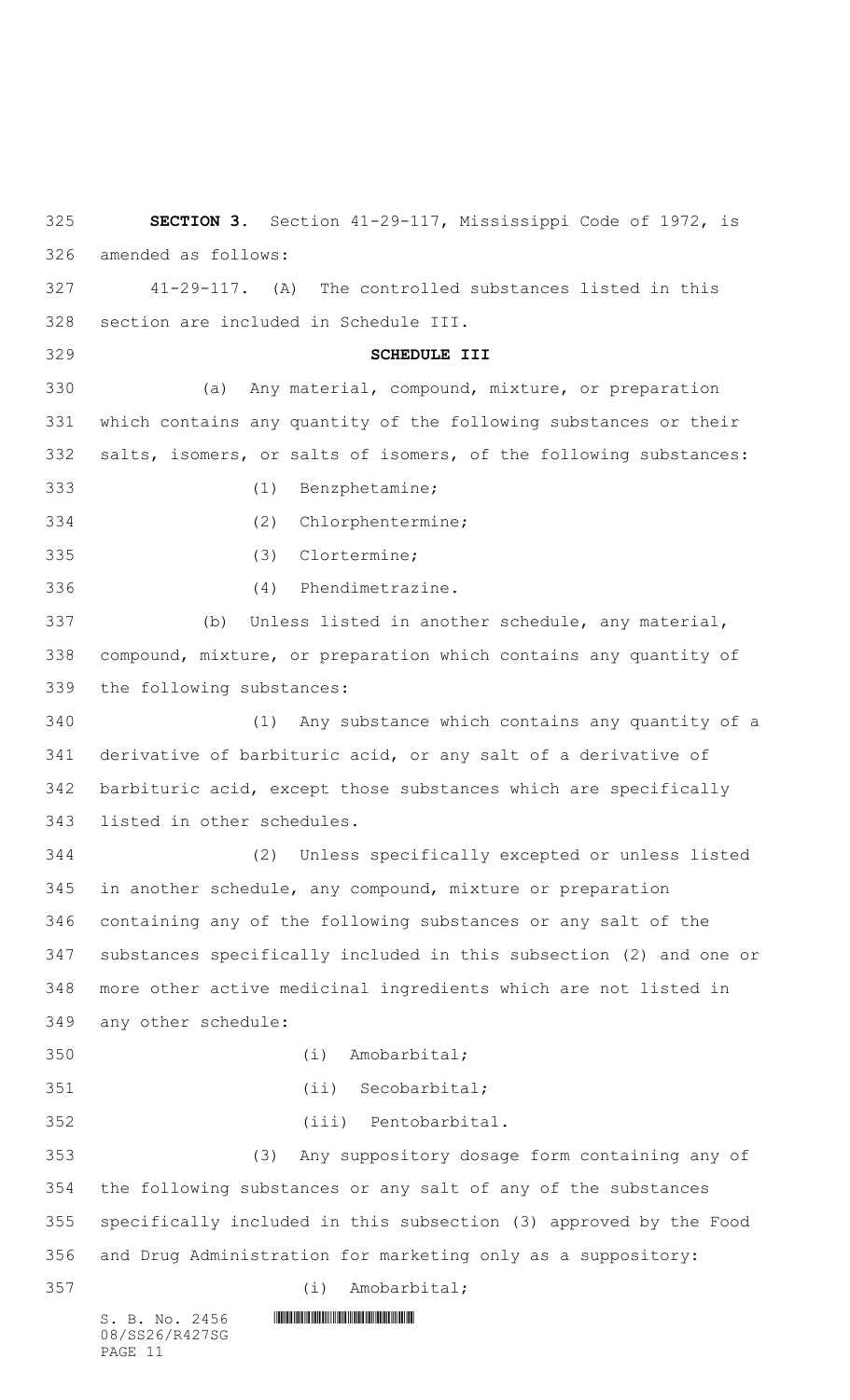(ii) Secobarbital; (iii) Pentobarbital. (4) Chlorhexadol; (5) Any drug product containing gamma-hydroxybutyric acid, including its salts, isomers and salts of isomers, for which an application is approved under Section 505 of the Federal Food, Drug and Cosmetic Act; (6) Lysergic acid; (7) Lysergic acid amide; (8) Methyprylon; (9) Sulfondiethylmethane; (10) Sulfonethylmethane; (11) Sulfonmethane; (12) Tiletamine and zolazepam or any salt thereof; other names for the tiletamine and zolazepam combination product include: telazol; other names for tiletamine include: 2-(ethylamino)-2-(2-thienyl)-cyclohexanone; other names for zolazepam include: 4-(2-fluorophenyl)-6,8-dihydro 1,3, 376 8-trimethylpyrazolo-[3,4-e](1,4)-diazepin-7(1H)-one<sub>l</sub> flupyrazapon<sub>j</sub> (13) Embutramide. (c) Nalorphine. (d) Ketamine. (e) Any material, compound, mixture, or preparation containing limited quantities of any of the following narcotic drugs, or any salts thereof: (1) Not more than one and eight-tenths (1.8) grams of codeine, or any of its salts, per one hundred (100) milliliters or not more than ninety (90) milligrams per dosage unit, with an equal or greater quantity of an isoquinoline alkaloid of opium; (2) Not more than one and eight-tenths (1.8) grams of codeine, or any of its salts, per one hundred (100) milliliters or not more than ninety (90) milligrams per dosage unit, with one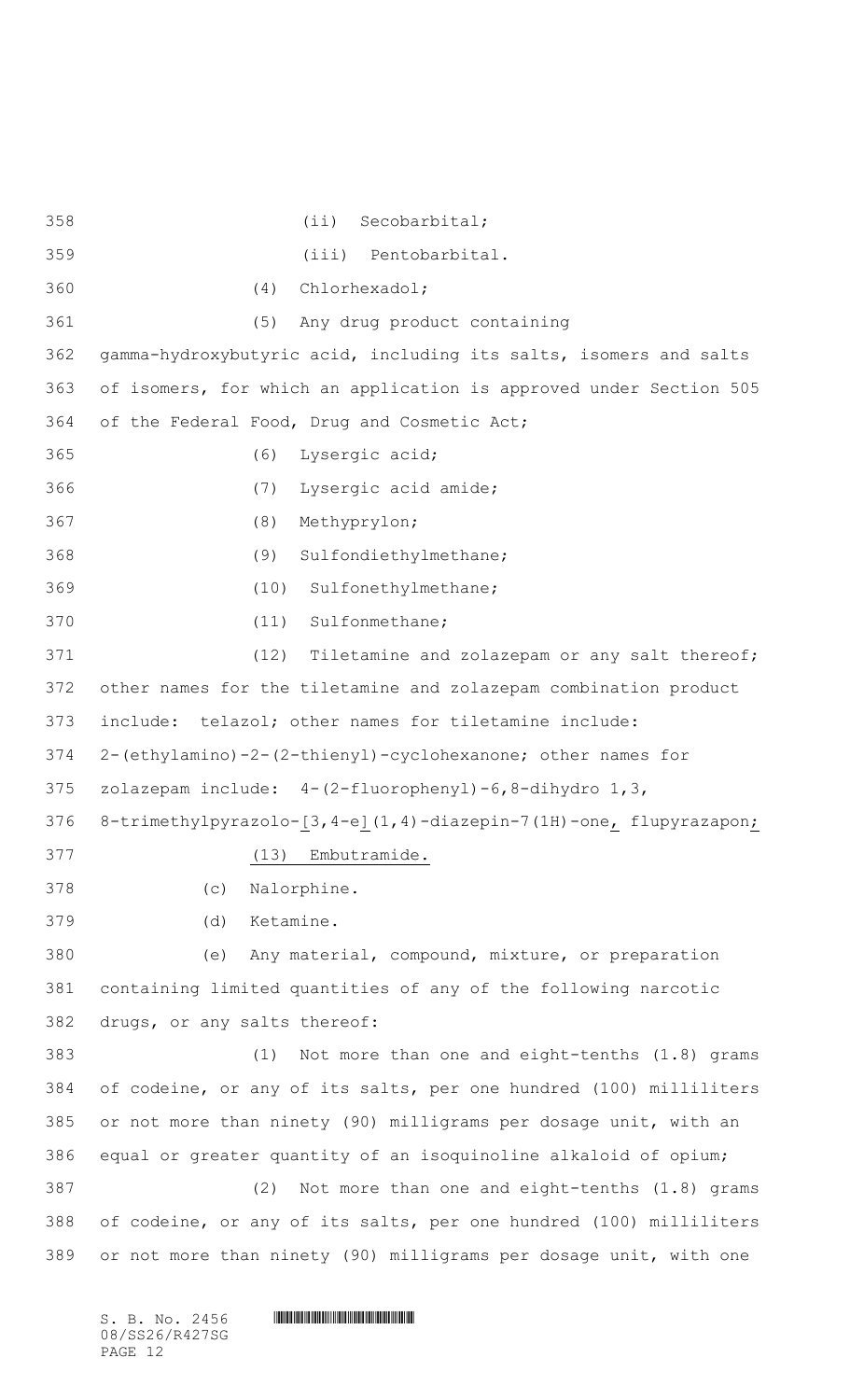or more active, nonnarcotic ingredients in recognized therapeutic amounts;

 (3) Not more than three hundred (300) milligrams of dihydrocodeinone (also known as hydrocodone), or any of its salts, per one hundred (100) milliliters or not more than fifteen (15) milligrams per dosage unit, with a fourfold or greater quantity of an isoquinoline alkaloid of opium;

 (4) Not more than three hundred (300) milligrams of dihydrocodeinone (also known as hydrocodone), or any of its salts, per one hundred (100) milliliters or not more than fifteen (15) milligrams per dosage unit, with one or more active nonnarcotic ingredients in recognized therapeutic amounts;

 (5) Not more than one and eight-tenths (1.8) grams of dihydrocodeine, or any of its salts, per one hundred (100) milliliters or not more than ninety (90) milligrams per dosage unit, with one or more active, nonnarcotic ingredients in recognized therapeutic amounts;

 (6) Not more than three hundred (300) milligrams of ethylmorphine, or any of its salts, per one hundred (100) milliliters or not more than fifteen (15) milligrams per dosage unit, with one or more active, nonnarcotic ingredients in recognized therapeutic amounts;

 (7) Not more than five hundred (500) milligrams of opium per one hundred (100) milliliters or per one hundred (100) grams, or not more than twenty-five (25) milligrams per dosage unit, with one or more active, nonnarcotic ingredients in recognized therapeutic amounts;

 (8) Not more than fifty (50) milligrams of morphine, or any of its salts, per one hundred (100) milliliters or per one hundred (100) grams with one or more active, nonnarcotic ingredients in recognized therapeutic amounts. (f) Any material, compound, mixture or preparation

containing any quantity of any of the following anabolic steroids,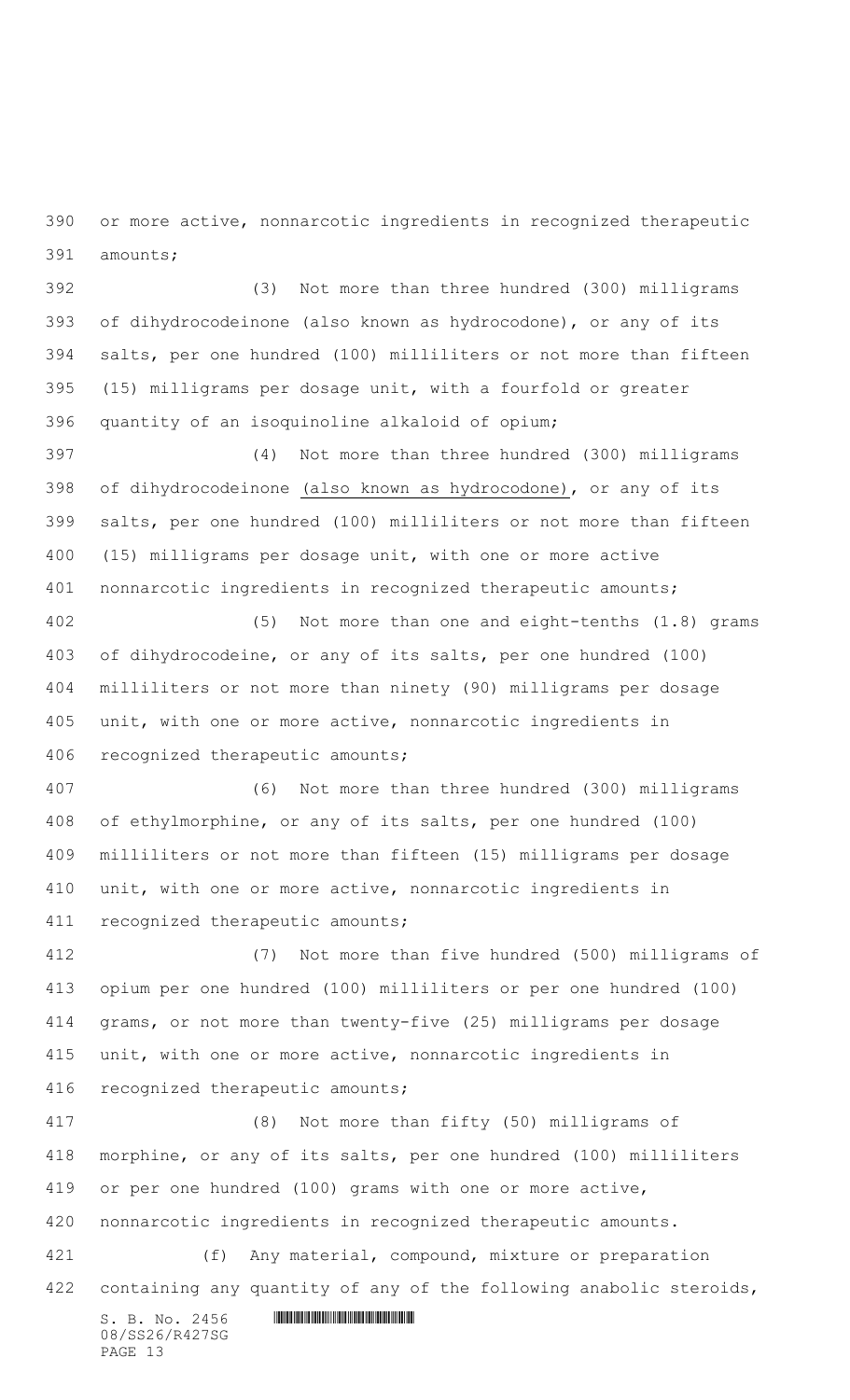which means any drug or hormonal substance chemically and pharmacologically related to testosterone (other than estrogens, progestins, corticosteroids and dehydroepiandrosterone) that promotes muscle growth, unless listed in another schedule or excepted: (1) 3beta,17-dihydroxy-5a-androstane; (2) 3alpha,17beta-dihydroxy-5a-androstane; (3) 5alpha-androstan-3,17-dione; (4) 1-androstenediol (3beta,17beta-dihydroxy-5alpha-androst-1-ene); (5) 1-androstenediol (3alpha,17beta-dihydroxy-5alpha-androst-1-ene); (6) 4-androstenediol (3beta,17beta-dihydroxy-androst-4-ene); (7) 5-androstenediol (3beta,17beta-dihydroxy-androst-5-ene); (8) 1-androstenedione ([5alpha]-androst-1-en-3, 17-dione); (9) 4-androstenedione (androst-4-en-3,17-dione); (10) 5-androstenedione (androst-5-en-3,17-dione); (11) Bolasterone (7alpha,17alpha-dimethyl-17beta-hydroxyandrost-4-en-3-one); (12) Boldenone (17beta-hydroxyandrost-1,4,-diene-3-one); (13) Calusterone (7beta,17alpha-dimethyl-17beta-hydroxyandrost-4-en-3-one); (14) Clostebol (4-chloro-17beta-hydroxyandrost-4-en-3-one); (15) Dehydrochloromethyltestosterone (4-chloro-17beta-hydroxy-17alpha-methylandrost-1,4-dien-3-one); (16) Delta1-dihydrotestosterone (also known as 1-testosterone) (17beta-hydroxy-5alpha-androst-1-en-3-one);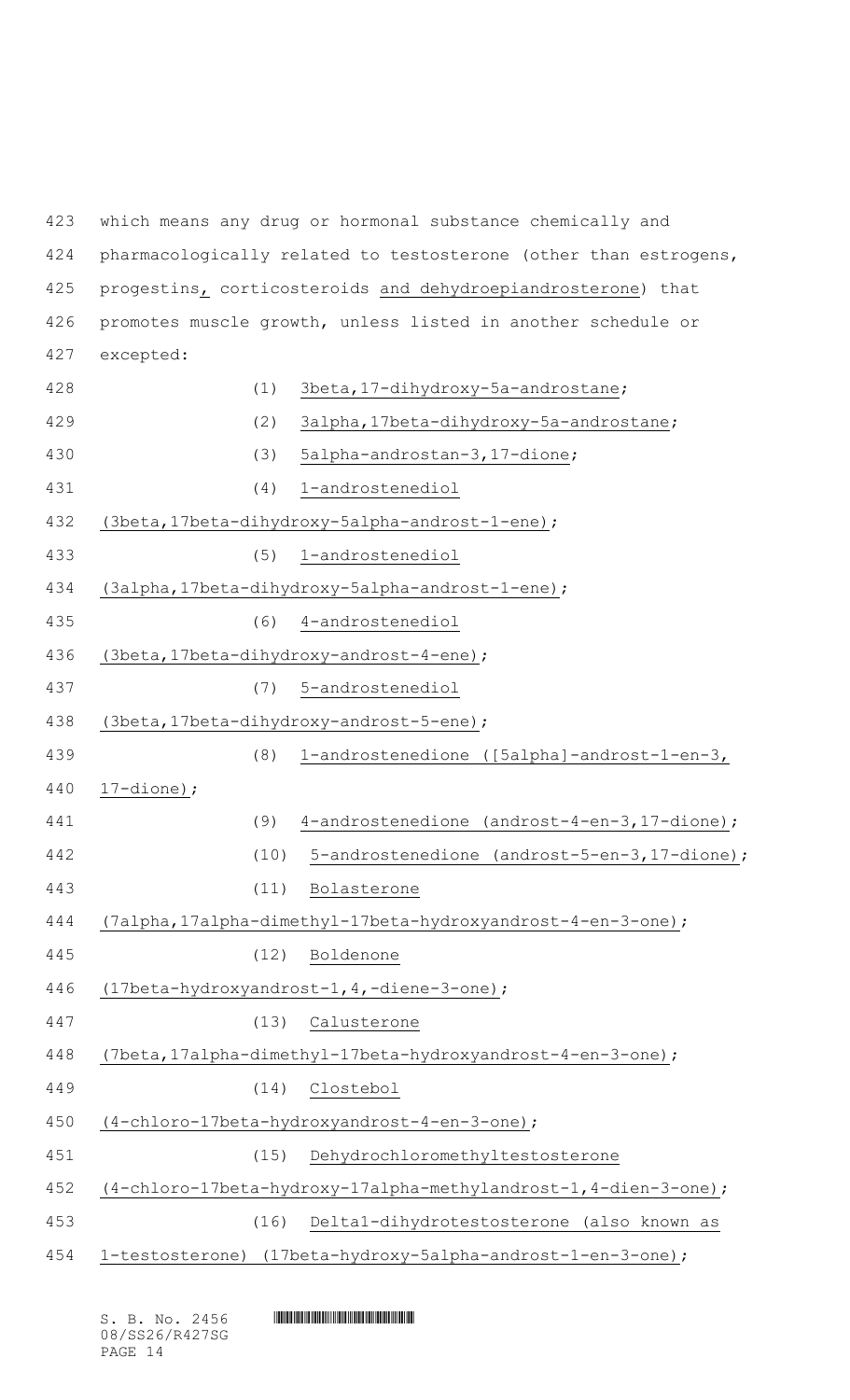| 455 | 4-dihydrotestosterone<br>(17)                                        |
|-----|----------------------------------------------------------------------|
| 456 | (17beta-hydroxy-androstan-3-one);                                    |
| 457 | (18)<br>Drostanolone                                                 |
| 458 | (17beta-hydroxy-2alpha-methyl-5alpha-androstan-3-one);               |
| 459 | (19)<br>Ethylestrenol                                                |
| 460 | (17alpha-ethyl-17beta-hydroxyestr-4-ene);                            |
| 461 | (20)<br>Fluoxymesterone                                              |
| 462 | (9-fluoro-17alpha-methyl-11beta, 17beta-dihydroxyandrost-4-en-3-one  |
| 463 | ) ;                                                                  |
| 464 | Formebolone<br>(21)                                                  |
| 465 | (2-formyl-17alpha-methyl-11alpha, 17beta-dihydroxyandrost-1, 4-dien- |
| 466 | $3$ -one);                                                           |
| 467 | Furazabol<br>(22)                                                    |
| 468 | (17alpha-methyl-17beta-hydroxyandrostano[2,3-c]-furazan);            |
| 469 | 13beta-ethyl-17alpha-hydroxygon-4-en-3-one;<br>(23)                  |
| 470 | (24)<br>4-hydroxytestosterone                                        |
| 471 | (4,17beta-dihydroxyandrost-4-en-3-one);                              |
| 472 | (25) 4-hydroxy-19-nortestosterone                                    |
| 473 | (4,17beta-dihydroxy-estr-4-en-3-one);                                |
| 474 | (26)<br>Mestanolone                                                  |
| 475 | (17alpha-methyl-17beta-hydroxy-5-androstan-3-one);                   |
| 476 | Mesterolone<br>(27)                                                  |
| 477 | (1alpha-methyl-17beta-hydroxy-[5alpha]-androstan-3-one);             |
| 478 | Methandienone<br>(28)                                                |
| 479 | (17alpha-methyl-17beta-hydroxyandrost-1, 4-dien-3-one);              |
| 480 | Methandriol (17alpha-methyl-3beta,<br>(29)                           |
| 481 | 17beta-dihydroxyandrost-5-ene);                                      |
| 482 | Methenolone<br>(30)                                                  |
| 483 | (1-methyl-17beta-hydroxy-5alpha-androst-1-en-3-one);                 |
| 484 | (31)                                                                 |
| 485 | 17alpha-methyl-3beta, 17beta-dihydroxy-5a-androstane;                |
| 486 | (32)                                                                 |
| 487 | 17alpha-methyl-3alpha, 17beta-dihydroxy-5a-androstane;               |
|     | S. B. No. 2456<br>08/SS26/R427SG<br>PAGE 15                          |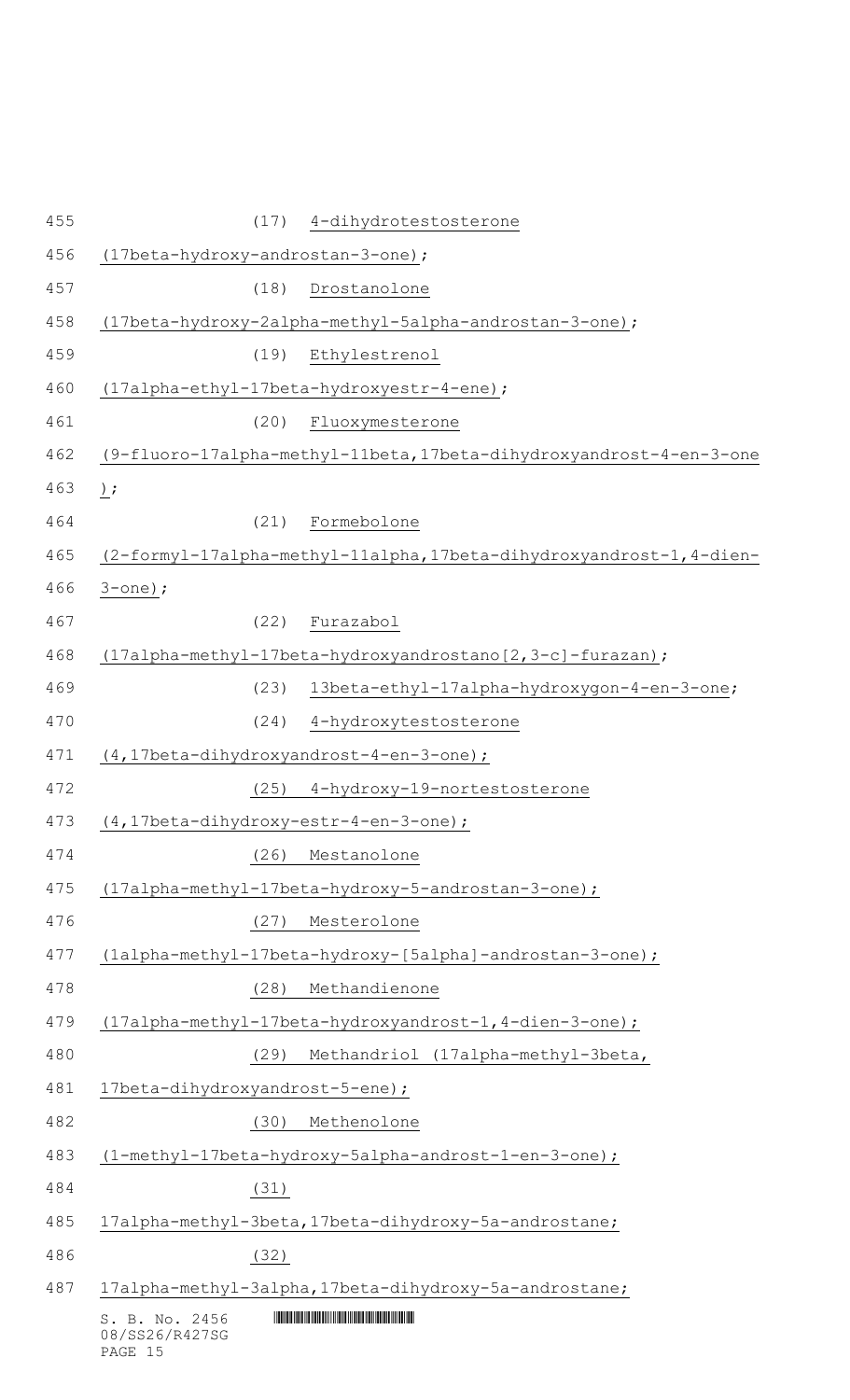| (33)                                                                 |
|----------------------------------------------------------------------|
| 17alpha-methyl-3beta, 17beta-dihydroxyandrost-4-ene;                 |
| 17alpha-methyl-4-hydroxynandrolone<br>(34)                           |
| $(17a1pha-methyl-4-hydroxy-17beta-hydroxyestr-4-en-3-one)$ ;         |
| Methyldienolone<br>(35)                                              |
| (17alpha-methyl-17beta-hydroxyestra-4, 9(10)-dien-3-one);            |
| Methyltrienolone<br>(36)                                             |
| (17alpha-methyl-17beta-hydroxyestra-4, 9-11-trien-3-one);            |
| Methyltestosterone<br>(37)                                           |
| (17alpha-methyl-17beta-hydroxyandrost-4-en-3-one);                   |
| (38)<br>Mibolerone                                                   |
| (7alpha, 17alpha-dimethyl-17beta-hydroxyestr-4-en-3-one);            |
| (39)<br>17alpha-methyl-Delta1-dihydrotestosterone                    |
| (17b beta-hydroxy-17alpha-methyl-5alpha-androst-1-en-3-one)<br>(also |
| known as 17-alpha-methyl-1-testosterone);                            |
| Nandrolone (17beta-hydroxyestr-4-en-3-one);<br>(40)                  |
| 19-nor-4-androstenediol<br>(41)                                      |
| (3beta, 17beta-dihydroxyestr-4-ene);                                 |
| 19-nor-4-androstenediol<br>(42)                                      |
| (3a, 17beta-dihydroxyestr-4-ene);                                    |
| 19-nor-5-androstenediol<br>(43)                                      |
| (3beta, 17beta-dihydroxyestr-5-ene);                                 |
| 19-nor-5-androstenediol<br>(44)                                      |
| (3alpha, 17beta-dihydroxyestr-5-ene);                                |
| 19-nor-4-androstenedione<br>(45)                                     |
| $(estr-4-en-3, 17-dione);$                                           |
| 19-nor-5-androstenedione<br>(46)                                     |
| $(estr-5-en-3, 17-dione;$                                            |
| Norbolethone<br>(47)                                                 |
| (13beta, 17alpha-diethyl-17beta-hydroxygon-4-en-3-one);              |
|                                                                      |
| Norclostebol<br>(48)                                                 |

 $S. B. No. 2456$  .  $M$  .  $M$  .  $M$  . The set of  $S$  . The set of  $S$  is  $S$  . The set of  $S$  is  $S$  . In the set of  $S$  . In the set of  $S$  . In the set of  $S$  . In the set of  $S$  . In the set of  $S$  . In the set of  $S$  . In 08/SS26/R427SG PAGE 16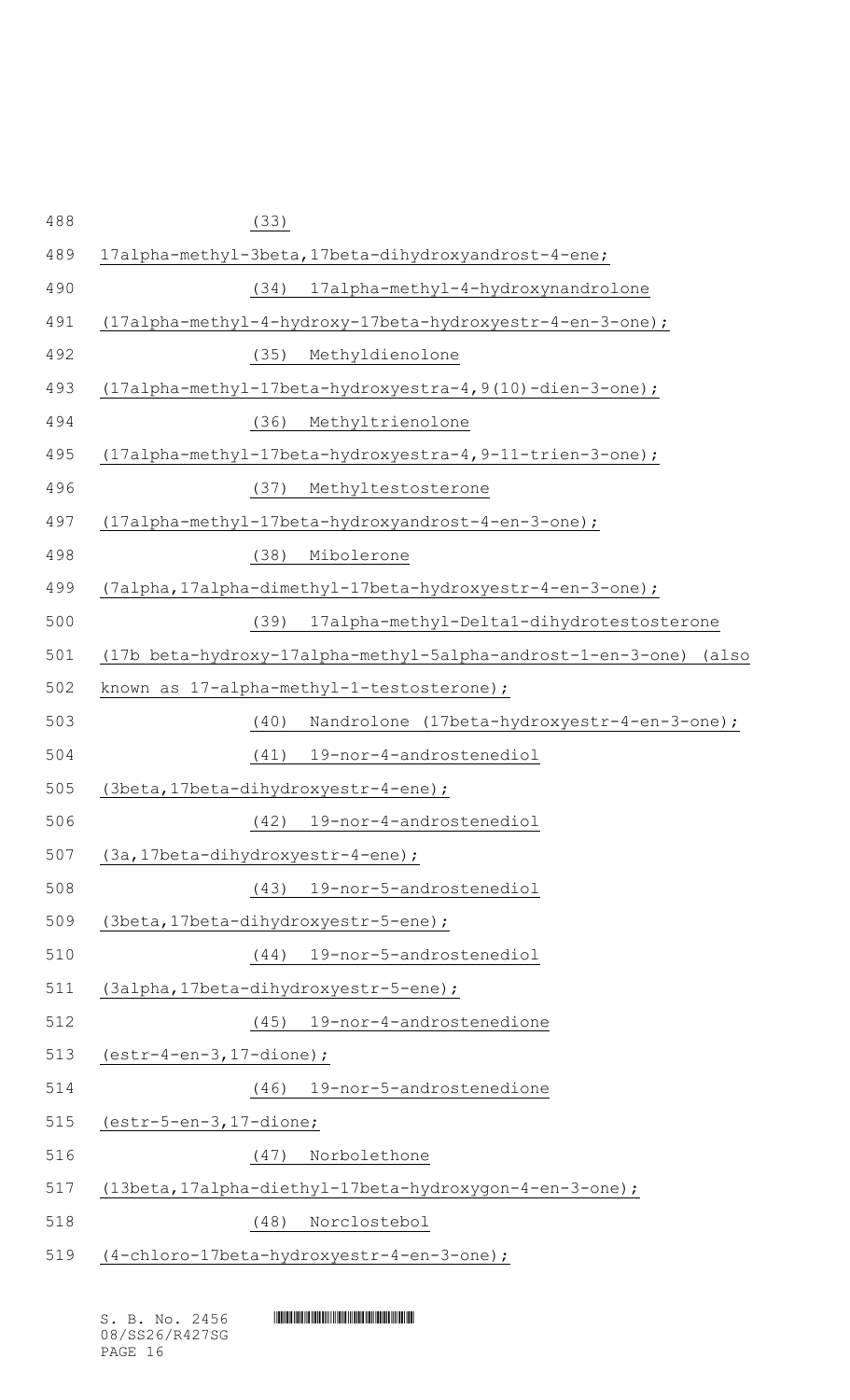| 520 | Norethandrolone<br>(49)                                              |
|-----|----------------------------------------------------------------------|
| 521 | (17alpha-ethyl-17beta-hydroxyestr-4-en-3-one);                       |
| 522 | Normethandrolone<br>(50)                                             |
| 523 | (17alpha-methyl-17beta-hydroxyestr-4-en-3-one);                      |
| 524 | Oxandrolone<br>(51)                                                  |
| 525 | $(17a1pha-methyl-17beta-hydroxy-2-oxa-[5a1pha]-androstan-3-one)$ ;   |
| 526 | (52)<br>Oxymesterone                                                 |
| 527 | (17alpha-methyl-4,17beta-dihydroxyandrost-4-en-3-one);               |
| 528 | Oxymetholone<br>(53)                                                 |
| 529 | (17alpha-methyl-2-hydroxymethylene-17beta-hydroxy-[5alpha]-androst   |
| 530 | $an-3$ -one);                                                        |
| 531 | (54)<br>Stanozolol                                                   |
| 532 | $(17a1pha-methyl-17beta-hydroxy-[5a1pha]-androst-2-eno[3,2-c]-pyraz$ |
| 533 | $ole)$ ;                                                             |
| 534 | (55)<br>Stenbolone                                                   |
| 535 | $(17beta-hydroxy-2-methyl-[5alpha]-androst-1-en-3-one)$ ;            |
| 536 | Testolactone<br>(56)                                                 |
| 537 | (13-hydroxy-3-oxo-13, 17-secoandrosta-1, 4-dien-17-oic acid          |
| 538 | lactone);                                                            |
| 539 | (57)<br>Testosterone                                                 |
| 540 | (17beta-hydroxyandrost-4-en-3-one);                                  |
| 541 | (58)<br>Tetrahydrogestrinone                                         |
| 542 | (13beta, 17alpha-diethyl-17beta-hydroxygon-4, 9, 11-trien-3-one) ;   |
| 543 | (59)<br>Trenbolone                                                   |
| 544 | $(17beta-hydroxyestr-4, 9, 11-trien-3-one)$ ;                        |
| 545 | (60)<br>Any salt, ester, or ether of a drug or                       |
| 546 | substance described in this paragraph. Except such term does not     |
| 547 | include an anabolic steroid that is expressly intended for           |
| 548 | administration through implants to cattle or other nonhuman          |
| 549 | species and that has been approved by the Secretary of Health and    |
| 550 | Human Services for such administration. If any person prescribes,    |
| 551 | dispenses, or distributes such steroid for human use, the person     |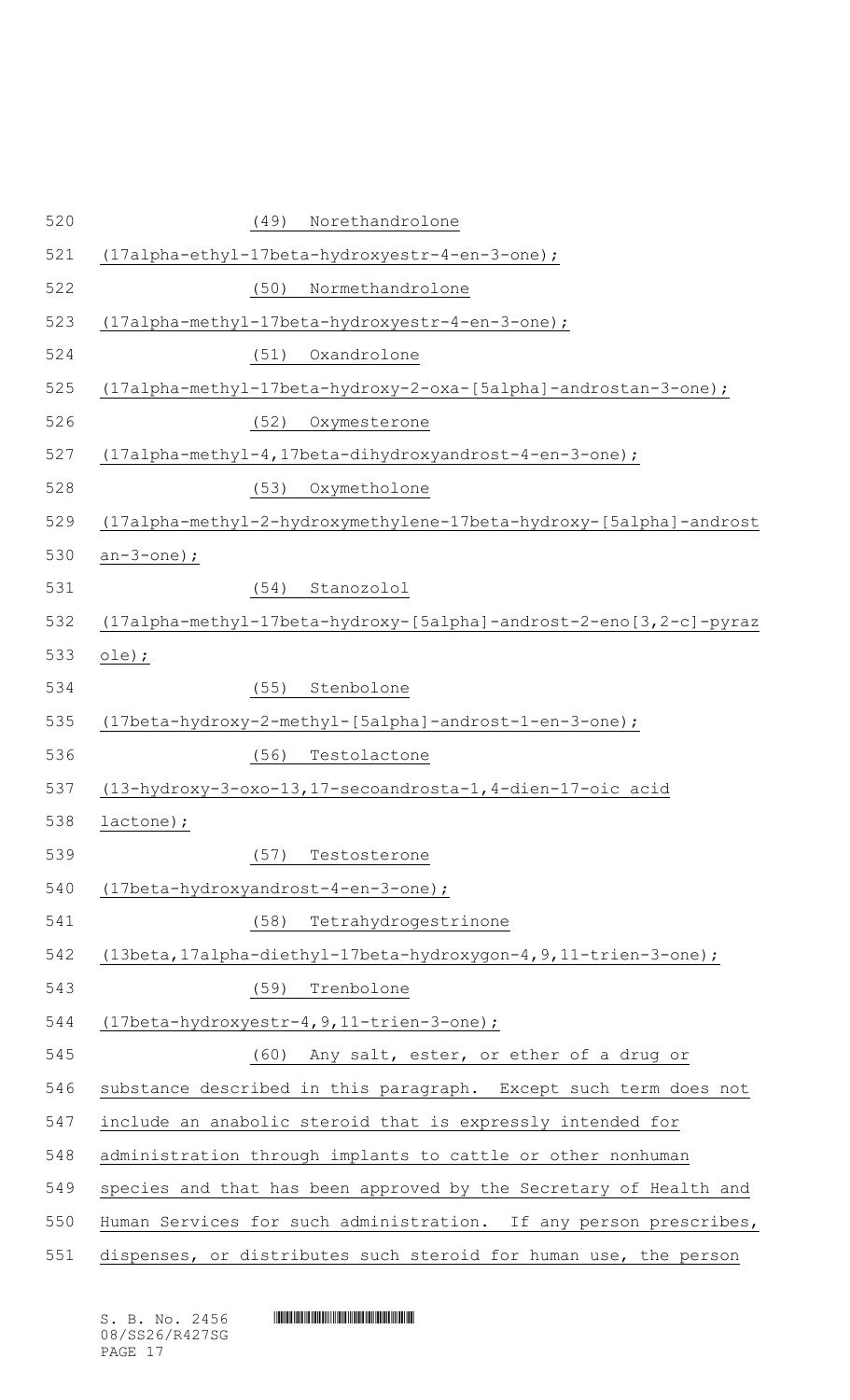shall be considered to have prescribed, dispensed or distributed

 an anabolic steroid within the meaning of this paragraph; (61) Any salt, ester or ether of a drug or substance described or listed in this paragraph **\* \* \***. (g) Any material, compound, mixture or preparation which contains any quantity of buprenorphine or its salts. (h) Any material, compound, mixture or preparation which contains any quantity of pentazocine or its salts in oral dosage form. (i) Dronabinol (synthetic) in sesame oil and encapsulated in a soft gelatin capsule in a United States Food and Drug Administration approved drug product. (B) Any material, compound, mixture or preparation which contains any quantity of a Schedule III controlled substance and is listed as an exempt substance in 21 CFR, Section 1308.22, 1308.24, 1308.26, 1308.32 or 1308.34, shall be exempted from the provisions of the Uniform Controlled Substances Law. **SECTION 4.** Section 41-29-119, Mississippi Code of 1972, is amended as follows: 41-29-119. (A) The controlled substances listed in this section are included in Schedule IV. **SCHEDULE IV** (a) Unless specifically excepted or unless listed in another schedule, any material, compound, mixture or preparation which contains limited quantities of the following narcotic drugs, or any salts thereof: (1) Not more than one (1) milligram of difenoxin and not less than twenty-five (25) micrograms of atropine sulfate per dosage unit; (2) Dextropropoxyphene, including its salts (Darvon, Darvon-N; also found in Darvon compound and Darvocet-N, etc.).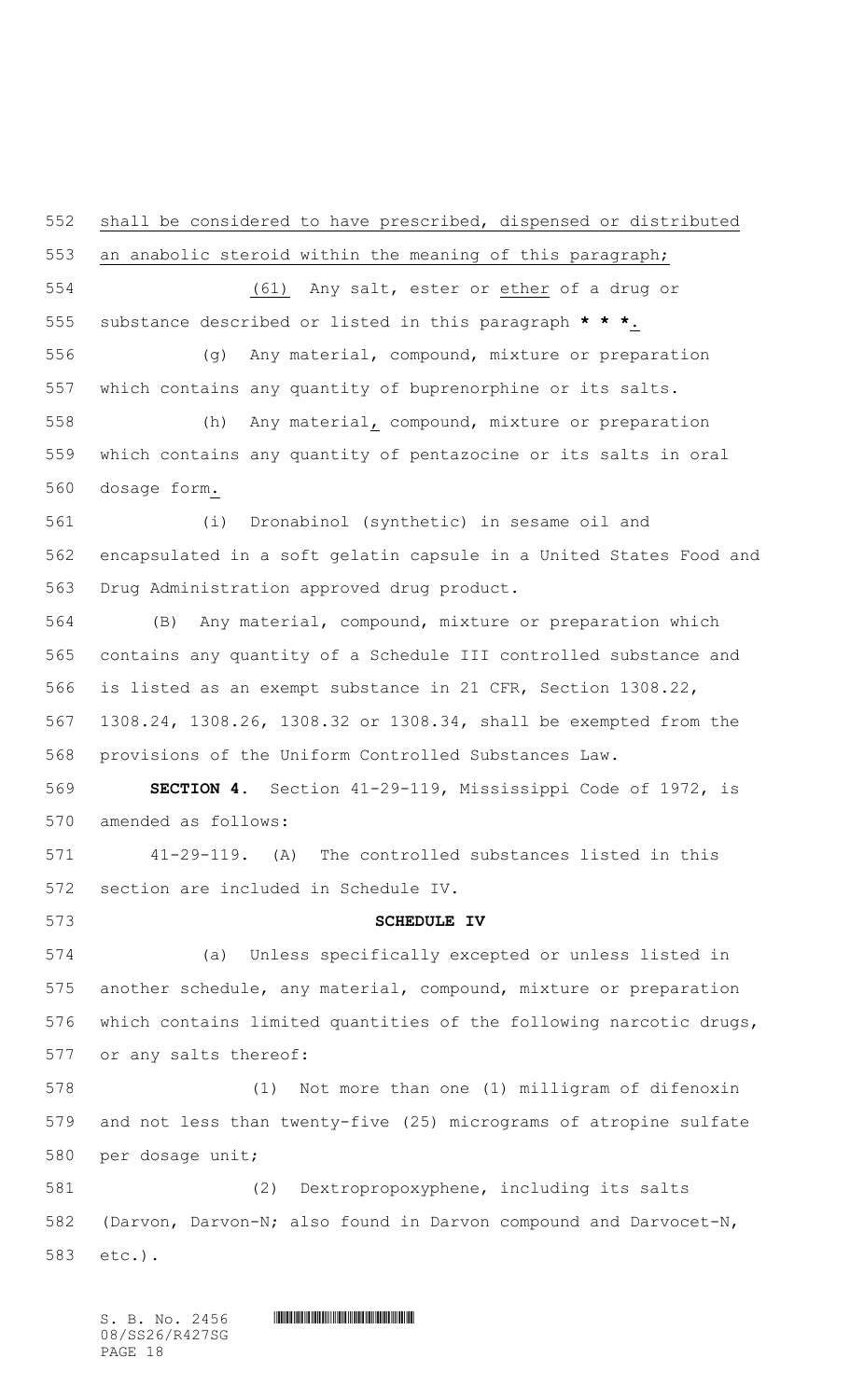| 584 | (b)                              |      | Any material, compound, mixture or preparation                  |
|-----|----------------------------------|------|-----------------------------------------------------------------|
| 585 |                                  |      | which contains any quantity of the following substances:        |
| 586 |                                  | (1)  | Alprazolam;                                                     |
| 587 |                                  | (2)  | Barbital;                                                       |
| 588 |                                  | (3)  | Bromazepam;                                                     |
| 589 |                                  | (4)  | Butorphanol;                                                    |
| 590 |                                  | (5)  | Camazepam;                                                      |
| 591 |                                  | (6)  | Chloral betaine;                                                |
| 592 |                                  | (7)  | Chloral hydrate;                                                |
| 593 |                                  | (8)  | Chlordiazepoxide and its salts, but does not                    |
| 594 |                                  |      | include chlordiazepoxide hydrochloride and clidinium bromide or |
| 595 |                                  |      | chlordiazepoxide and esterified estrogens;                      |
| 596 |                                  | (9)  | Clobazam;                                                       |
| 597 |                                  | (10) | Clonazepam;                                                     |
| 598 |                                  | (11) | Clorazepate;                                                    |
| 599 |                                  | (12) | Clotiazepam;                                                    |
| 600 |                                  | (13) | Cloxazolam;                                                     |
| 601 |                                  | (14) | Delorazepam;                                                    |
| 602 |                                  | (15) | Diazepam;                                                       |
| 603 |                                  | (16) | Dichloralphenazone;                                             |
| 604 |                                  | (17) | Estazolam;                                                      |
| 605 |                                  | (18) | Ethchlorvynol;                                                  |
| 606 |                                  | (19) | Ethinamate;                                                     |
| 607 |                                  | (20) | Ethyl loflazepate;                                              |
| 608 |                                  | (21) | Fludiazepam;                                                    |
| 609 |                                  | (22) | Flunitrazepam;                                                  |
| 610 |                                  | (23) | Flurazepam;                                                     |
| 611 |                                  | (24) | Halazepam;                                                      |
| 612 |                                  | (25) | Haloxazolam;                                                    |
| 613 |                                  | (26) | Ketazolam;                                                      |
| 614 |                                  | (27) | Loprazolam;                                                     |
| 615 |                                  | (28) | Lorazepam;                                                      |
| 616 |                                  | (29) | Lormetazepam;                                                   |
|     | S. B. No. 2456<br>08/SS26/R427SG |      |                                                                 |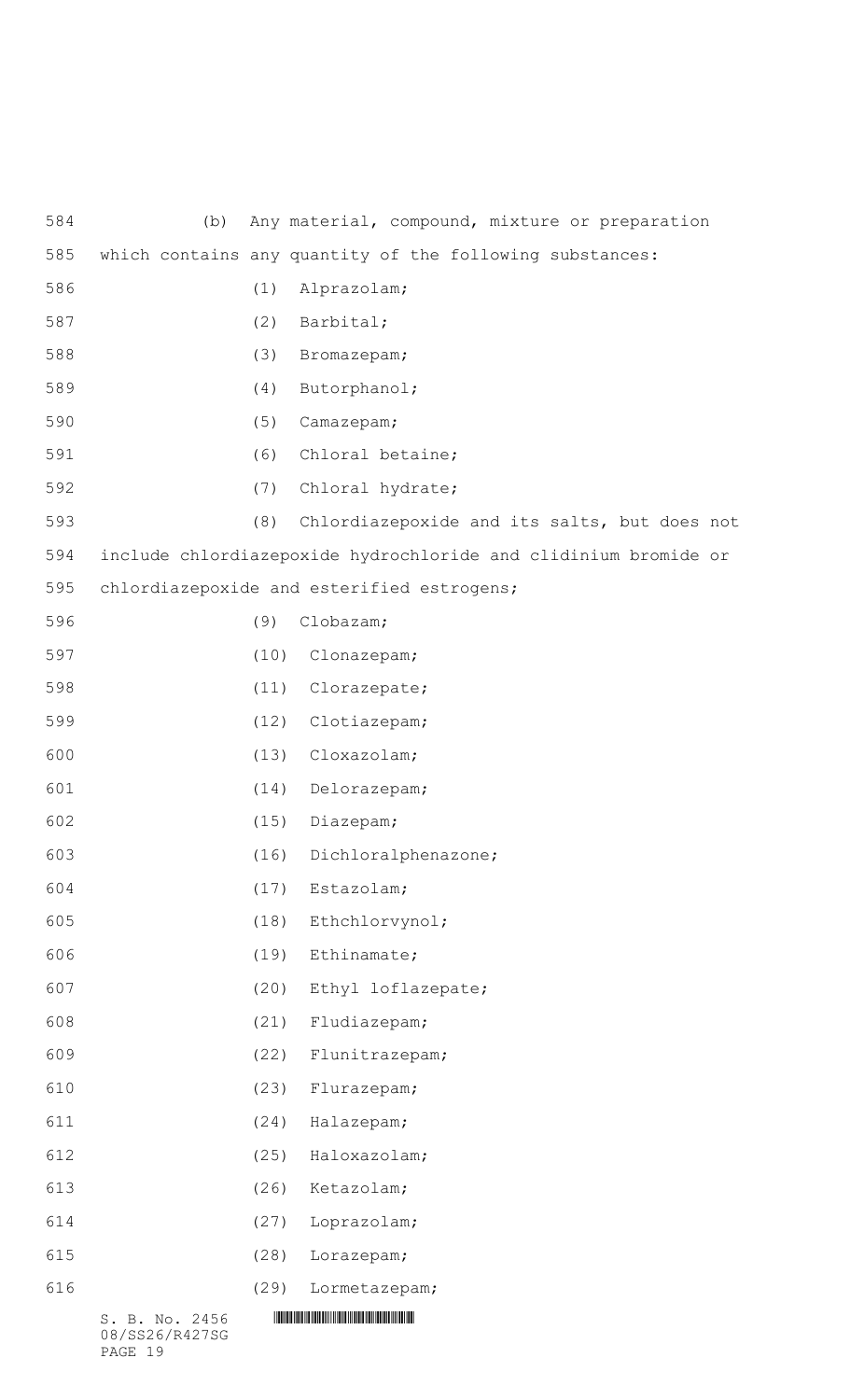| 617 | (30)                                        | Mazindol;                                                |
|-----|---------------------------------------------|----------------------------------------------------------|
| 618 | (31)                                        | Mebutamate;                                              |
| 619 | (32)                                        | Medazepam;                                               |
| 620 | (33)                                        | Meprobamate;                                             |
| 621 | (34)                                        | Methohexital;                                            |
| 622 | (35)                                        | Methylphenobarbital;                                     |
| 623 | (36)                                        | Midazolam;                                               |
| 624 | (37)                                        | Nimetazepam;                                             |
| 625 | (38)                                        | Nitrazepam;                                              |
| 626 | (39)                                        | Nordiazepam;                                             |
| 627 | (40)                                        | Oxazepam;                                                |
| 628 | (41)                                        | Oxazolam;                                                |
| 629 | (42)                                        | Paraldehyde;                                             |
| 630 | (43)                                        | Petrichloral;                                            |
| 631 | (44)                                        | Phenobarbital;                                           |
| 632 | (45)                                        | Pinazepam;                                               |
| 633 | (46)                                        | Prazepam;                                                |
| 634 | (47)                                        | Quazepam;                                                |
| 635 | (48)                                        | Temazepam;                                               |
| 636 | (49)                                        | Tetrazepam;                                              |
| 637 | (50)                                        | Triazolam;                                               |
| 638 |                                             | (51) Zaleplon;                                           |
| 639 | (52)                                        | Zolpidem;                                                |
| 640 | (53)                                        | Zopiclone.                                               |
| 641 | (C)                                         | Fenfluramine.                                            |
| 642 | (d)                                         | Any material, compound, mixture or preparation           |
| 643 |                                             | which contains any quantity of the following substances: |
| 644 | (1)                                         | Diethylpropion;                                          |
| 645 |                                             | (2) Phentermine;                                         |
| 646 | (3)                                         | Pemoline (including any organometallic                   |
| 647 | complexes and chelates thereof);            |                                                          |
| 648 | (4)                                         | Pipradrol;                                               |
| 649 | (5)                                         | Sibutramine;                                             |
|     | S. B. No. 2456<br>08/SS26/R427SG<br>PAGE 20 |                                                          |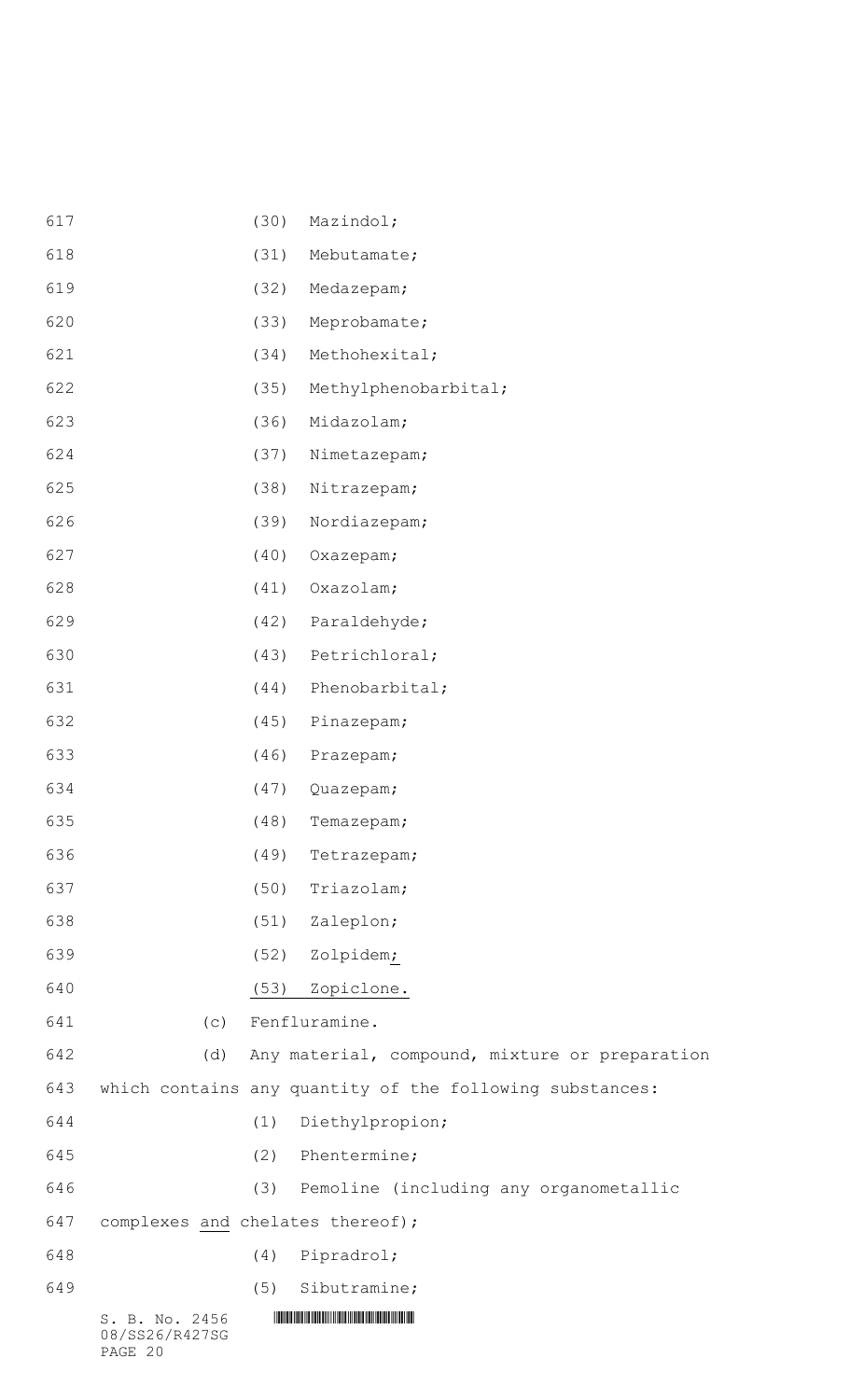$S. B. No. 2456$  .  $M$ 08/SS26/R427SG PAGE 21 (6) SPA ((-)-1-dimethylamino-1,2-diphenylethane). (e) Any material, compound, mixture or preparation which contains any quantity of the following substances: (1) Cathine ((+/-) Norpseudoephedrine); (2) Fencamfamin; (3) Fenproporex; (4) Mefenorex; (5) Modafinil. (B) Any material, compound, mixture or preparation which contains any quantity of a Schedule IV controlled substance and is listed as an exempt substance in 21 CFR, Section 1308.22, 1308.24, 1308.26, 1308.32 or 1308.34, shall be exempted from the provisions of the Uniform Controlled Substances Law. **SECTION 5.** Section 41-29-121, Mississippi Code of 1972, is amended as follows: 41-29-121. (A) The controlled substances listed in this section are included in Schedule V: **SCHEDULE V** (a) Any compound, mixture or preparation containing limited quantities of any of the following narcotic drugs, which also contains one or more nonnarcotic active medicinal ingredients in sufficient proportion to confer upon the compound, mixture or preparation, valuable, medicinal qualities other than those possessed by the narcotic drug alone: (1) Not more than two hundred (200) milligrams of codeine, or any of its salts, per one hundred (100) milliliters or per one hundred (100) grams; (2) Not more than one hundred (100) milligrams of dihydrocodeine, or any of its salts, per one hundred (100) milliliters or per one hundred (100) grams; (3) Not more than one hundred (100) milligrams of ethylmorphine, or any of its salts, per one hundred (100) milliliters or per one hundred (100) grams;